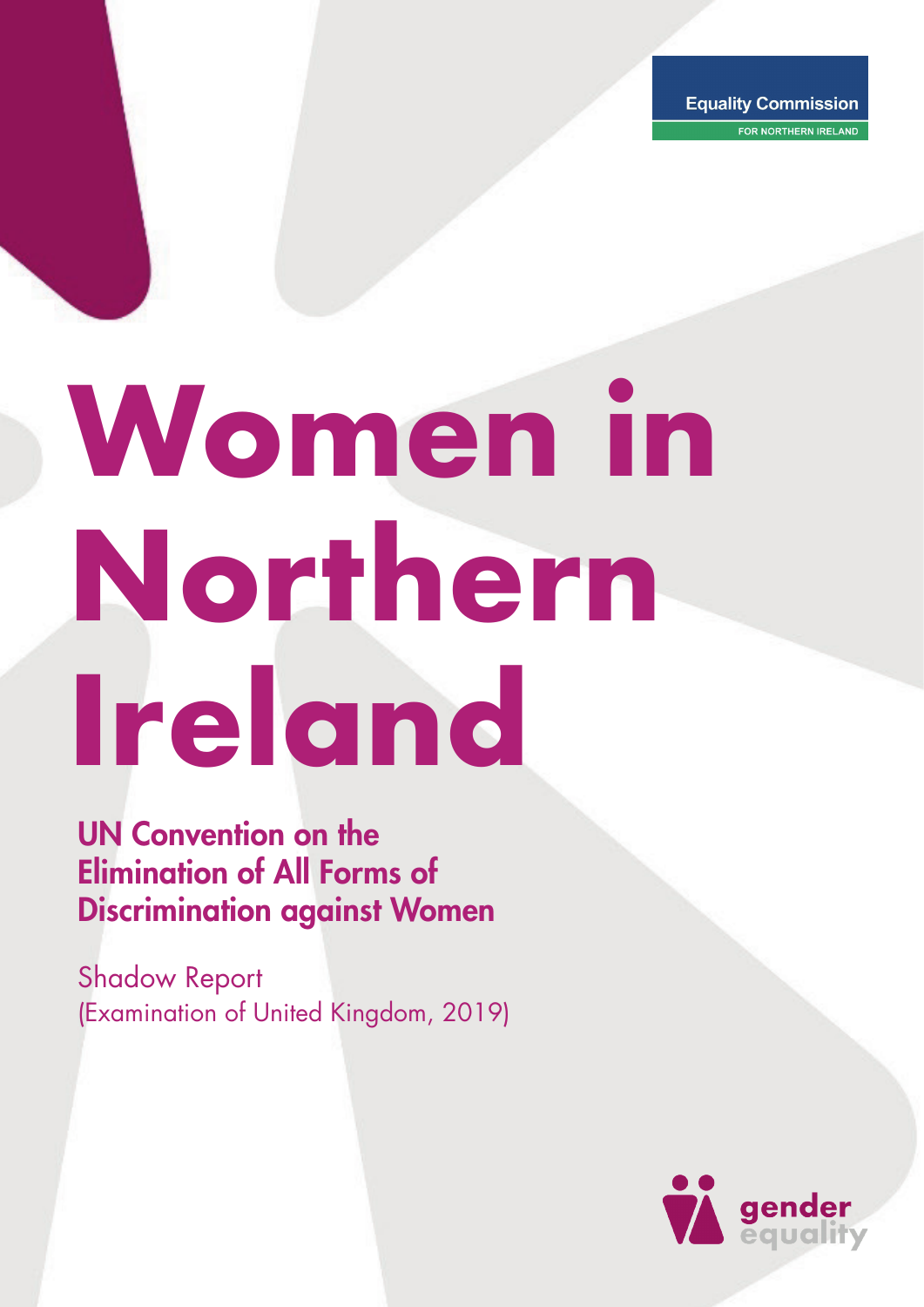### **Contents**

| 2 | ARTICLES 1-4; ARTICLE 15: TACKLING DISCRIMINATION; ADVANCING GENDER EQUALITY; LEGISLATION.  2 |  |
|---|-----------------------------------------------------------------------------------------------|--|
|   |                                                                                               |  |
|   |                                                                                               |  |
|   |                                                                                               |  |
|   |                                                                                               |  |
|   |                                                                                               |  |
|   |                                                                                               |  |
|   |                                                                                               |  |
| 6 |                                                                                               |  |
|   |                                                                                               |  |
|   |                                                                                               |  |
|   |                                                                                               |  |
|   |                                                                                               |  |
|   |                                                                                               |  |
|   |                                                                                               |  |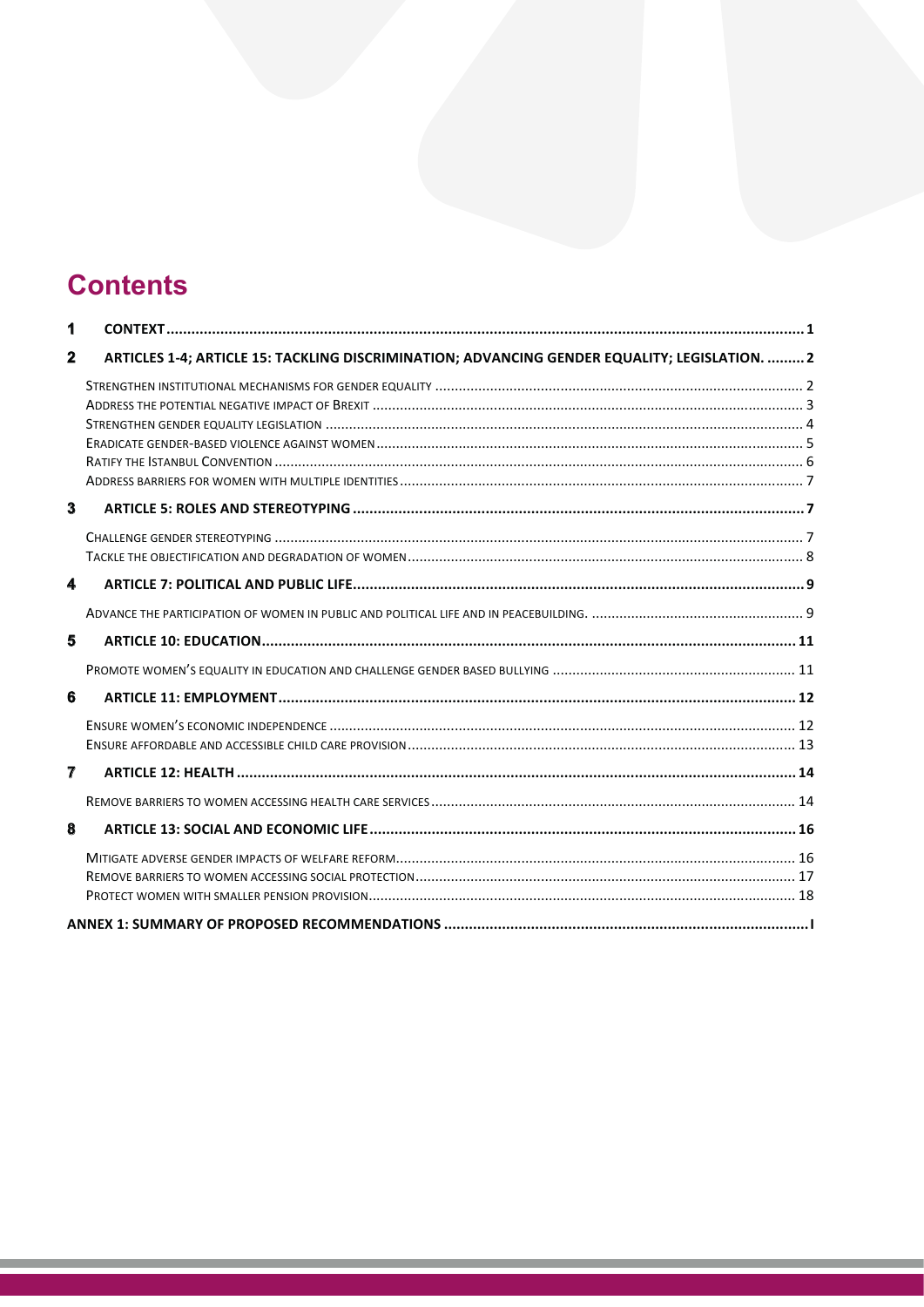## **for Northern Ireland is a context** to information of  $\mathbf{r}$  in  $\mathbf{r}$  is a context of  $\mathbf{r}$  in  $\mathbf{r}$  is a context of  $\mathbf{r}$  is a context of  $\mathbf{r}$  is a context of  $\mathbf{r}$  is a context of  $\mathbf{r}$  is a conte

- **under-attains of the Committee's Committee's**<br>1.1 This submission has been prepared by the **Equality Commission** Committee's development of its Concluding Observations on the<br>UK. It builds on the Commission's June 2018 submission<sup>1</sup>, and **including the curriculum teacher training the curriculum of the curriculum of the curriculum of the curriculum of the curriculum of the curriculum of the curriculum of the curriculum of the curriculum of the curriculum of** 1.1 This submission has been prepared by the **Equality Commission for Northern Ireland** (the Commission) to inform the UN CEDAW *for Northern* Committee's development of its Concluding Observations on the takes account of the UK Government's response<sup>2</sup> to the CEDAW Sex equal pay legislation in Northern III and the Northern III and the Northern III and the Northern III and the Northern III and the Northern III and the Northern III and the Northern III and the Northern III and the Nort
- sex equality and equal pay legislation in Northern Ireland, as well as<br>under the statutory duties on public authorities<sup>5</sup>. under the statutory of public authorities under the statutory duties on public authorities<sup>5</sup>. 1.2 It is submitted in furtherance of the Commission's remit<sup>4</sup> under the
- 1.3 Cur submission highlights priority equality issues affecting women<br>**in Northern Ireland** which we recommend are addressed by with a number of key stakeholders, including representatives from<br>the women's sector. Government6 . The submission has been informed by engagement 1.3 Our submission highlights priority equality issues affecting **women** in Northern Ireland which we recommend are addressed by the women's sector. The ability of Government to progress a number of  $\mathbb{R}$ Government<sup>6</sup>. The submission has been informed by engagement
	- strategic policies relevant to women's equality. However, it is 1.4 The absence of a Northern Ireland Executive since January 2017 has impacted the ability of Government to progress a number of strategic policies relevant to women's equality. However, it is  $\mu$  m portant to stress that the GEDAVV Committee s previous Concluding Observations on the UK<sup>7</sup> were issued in 2013 and that women's equality rights, there were no associated commitments by the Executive to give effect to the Observations. important to stress that the CEDAW Committee's previous even prior to 2017, in some key areas such as strengthening
- 1.5 There is also limited information relating to Northern Ireland in the UK Government's 2017  $8<sup>th</sup>$  Periodic Report $<sup>8</sup>$  and replies to the LOI.</sup>

For a summary of the Commission's priorities and recommendations - see www.equalityni.org/gender . <sup>7</sup> Concluding Observations, CEDAW\_COC\_GBR\_14761\_E, July 2013 8 UK (2017), 8th Periodic Report of the UK .

Concluding Observations, CEDAW COC GBR 14761 E, July 2013

*Letting Children be Children, Report of an Independent Review of the Commercialisation and sexualisation of childhood* Bailey, R (2011) 3

relation to the eighth periodic report of the UK of Great Britain and Northern Ireland <sup>3</sup> UN CEDAW Committee (2018), List of Issues questions in relation to the eighth periodic report of the UK ECNI (2018), Submission to inform List of Issues consideration

<sup>&</sup>lt;sup>1</sup> ECNI (2018), <u>Submission to inform List of Issues consideration</u><br><sup>2</sup> CEDAW (2018) <u>Replies of the UK of Great Britain and Northern Ireland: List of issues and questions in</u>

relation to the eighth periodic report of the UK of Great Britain and Northern Ireland<br><sup>3</sup> UN CEDAW Committee (2018), <u>List of Issues questions in relation to the eighth periodic report of the UK</u> <sup>4</sup> For further information on the Commission's remit see: http://www.equalityni.org/AboutUs<br><sup>5</sup> Including under Section 75 of the Northern Ireland Act 1998.

 $<sup>5</sup>$  Including under Section 75 of the Northern Ireland Act 1998.</sup>

<sup>&</sup>lt;sup>6</sup> The Commission has set out its wider gender equality policy positions in its '<u>Gender Equality Policy</u><br>Priorities and Recommendations' (2016). In line with the focus of CEDAW, this Shadow Report reflects the Priorities and Recommendations' (2016). In line with the focus of CEDAW, this Shadow Report reflects the Commission's priority issues and recommendations relating only to inequalities experienced by women/girls.<br>For a summary of the Commission's priorities and recommendations - see www.equalityni.org/gender. For a summary of the Commission's priorities and recommendations - see www.equalityni.org/gender

 $8\overline{\textsf{UK}}$  (2017),  $8^{\text{th}}$  Periodic Report of the UK. Commission's priority issues and recommendations relating only to inequalities experienced by women/girls.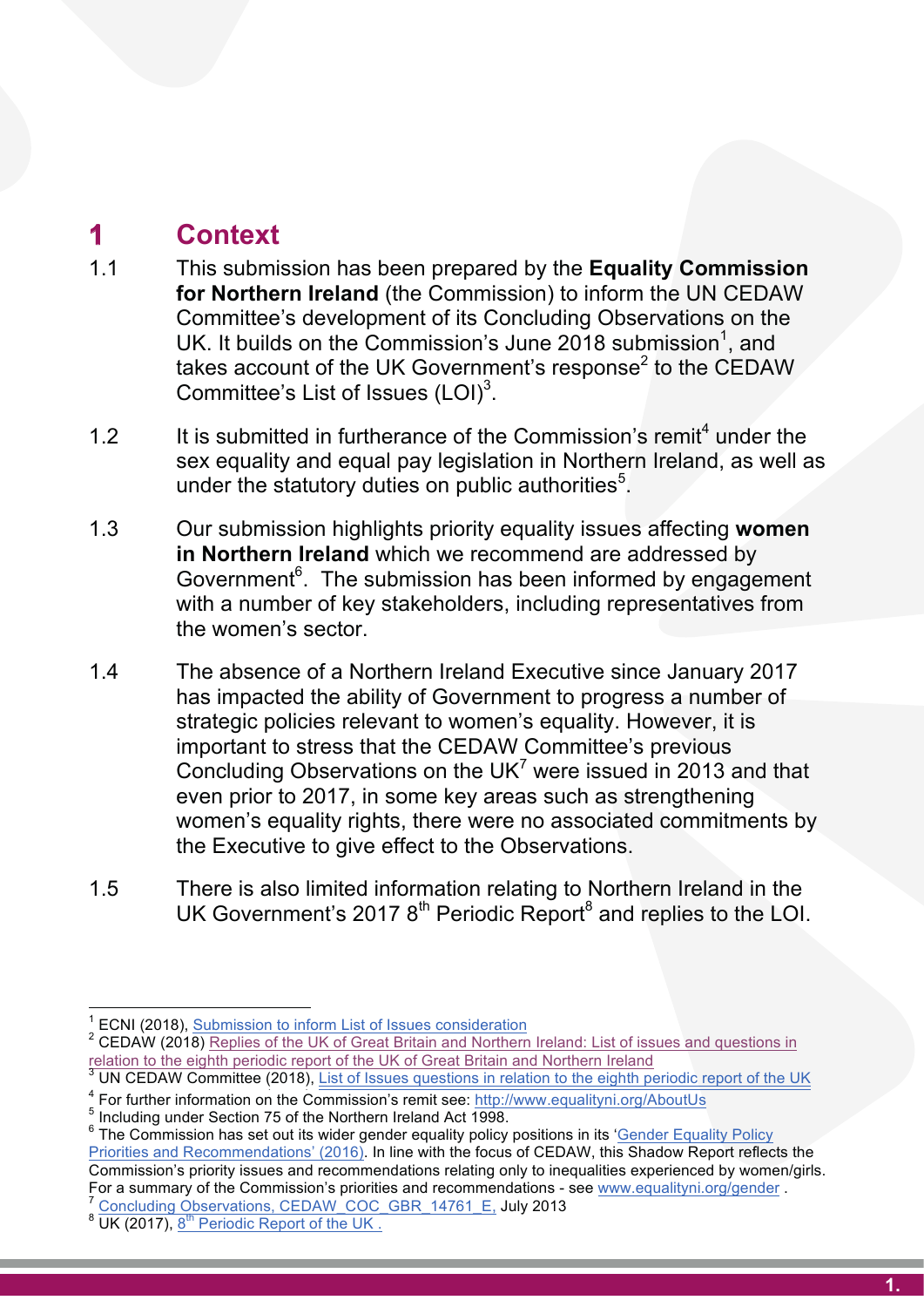**1.6** The Commission has highlighted below its proposed **commendations for consideration by the OLD WV committed.**<br>Annex 1 contains a summary of the proposed recommendations. 1.6 The Commission has highlighted below its proposed recommendations for consideration by the CEDAW Committee. Annex 1 contains a summary of the proposed recommendations.

#### **under-**<br>**under-attainment of the bullying of the bullying discrimination; Action is required to tackle gender inequalities and stereotyping 2 Articles 1-4; Article 15: Tackling discrimination; advancing gender equality; legislation.**

#### **including the curriculum teacher through the curriculum, the curriculum, subject choice,**  $\frac{1}{2}$ *Strengthen institutional mechanisms for gender equality*

#### **Proposed Recommendation:**

**Proposed Recommendation:**<br>We recommend Government takes action in Northern Ireland to develop an effective strategic framework and action plan; strengthen national machineries; ensure gender mainstreaming and the taking of We recommend Government takes action in Northern Ireland to strengthen institutional mechanisms for gender equality (including to national machineries; ensure gender mainstreaming and the taking of positive action, where appropriate; mainstream women's equality across Programme for Government (PfG) and associated delivery plans the Programme for Government (PfG) and associated delivery plans and indicators; and improve the collection of gender disaggregated data).

- ZOOO-ZOTO, WHICH EXPITED IN ZO TO AND TEQUITED IN PROVEMENT. 2.1 There is a lack of a strategic framework in Northern Ireland aimed at ensuring compliance with Government obligations under CEDAW and relevant UN Sustainable Development Goals (SDGs)<sup>9</sup>. There is no timetabled commitment by Government to take forward a strategic framework, with underpinning action plans and mechanisms to support women's participation in its development, implementation and review, to replace the *Gender Equality Strategy*   $2006 - 2016<sup>10</sup>$ , which expired in 2016 and required improvement<sup>11</sup>.
- 2.2 There is a need to: strengthen national machineries for gender women<sup>13</sup>; improve gender mainstreaming, including by using the equality, including addressing the reduction in funding of the  $Commission<sup>12</sup>$ , and representative organisations that support

goal on achieving gender equality (Goal 5).<br><sup>10</sup> OEMDEM (2006). *Gender Equality Strategy 2006-2016*. <sup>9</sup> See <u>UN SDG</u>s which include goals and targets on tackling poverty and reducing inequalities, and a specific goal on achieving gender equality (Goal 5).

OFMDFM (2006), Gender Equality Strategy 2006-2016

<sup>&</sup>lt;sup>11</sup> A review of the former *GES 2006-2016* (2013) highlighted areas for improvement. For example, findings highlighted the need for an improved monitoring framework and for actions to address transgender equality; and that action plan outcomes and targets were generally not SMART (Specific, Measureable, Achievable, Realistic and Timebound). See NISRA (2014), *Gender Equality Strategy 2006-2016 Review*

 $12$  Between 2013 -2017, due to budget cuts, ECNI's staff resources have reduced from 100 to 84 (FTEs), as well as a reduction in grant in aid from £6.37m to £5.58m.<br><sup>13</sup> A report by the WRDA (2016) has highlighted that support services for women are under serious threat

from funding cuts with many organisations reducing services, losing staff or closing altogether. It also highlighted the 'decision by the Department for Employment to severely limit the training qualifications that a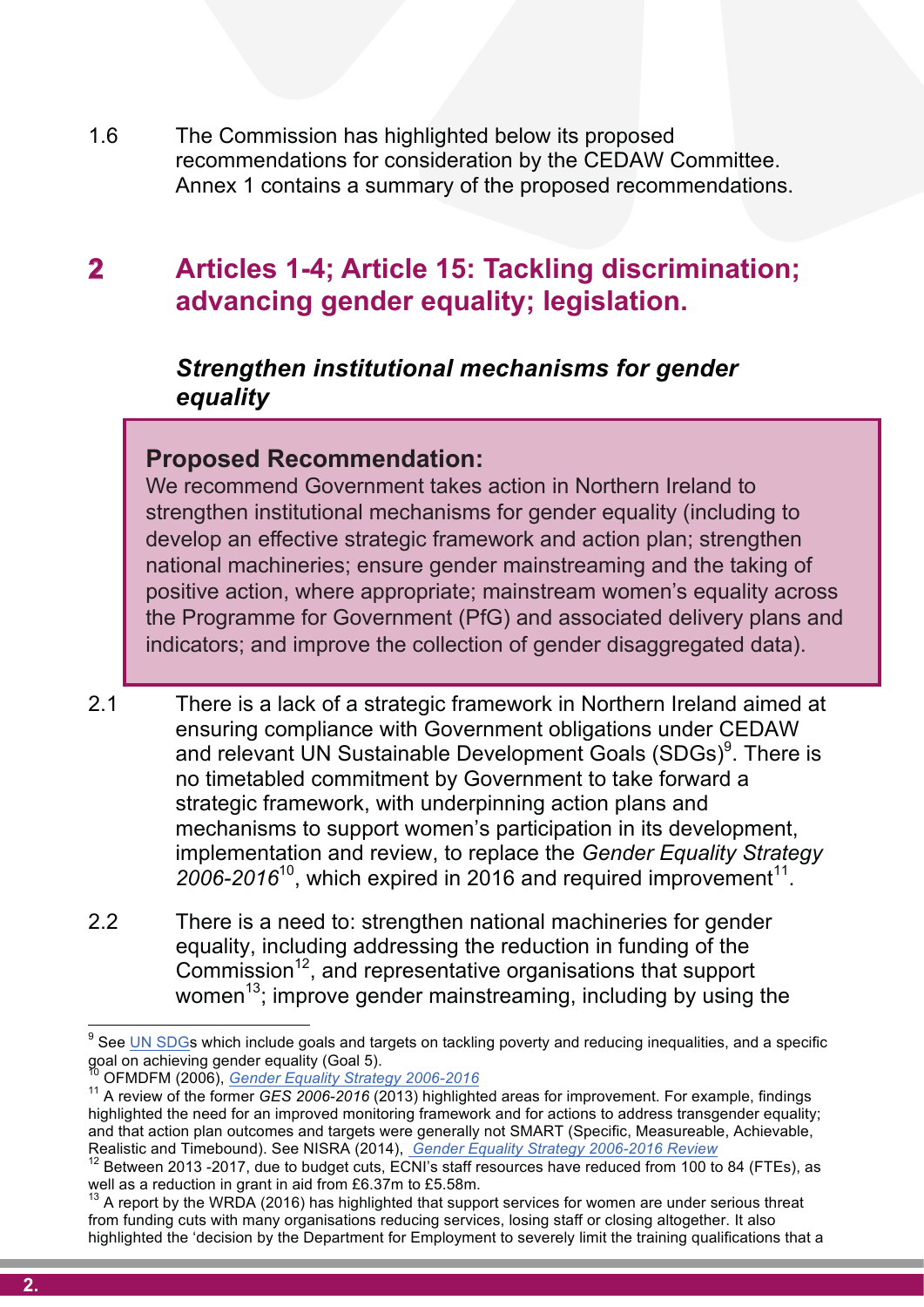tools of equality (gender) budgeting<sup>14</sup> and impact assessment, and external training and temporary<br>sector duties <sup>15</sup>; increase use of positive action and temporary<br>special measures where appropriate, and public procurement, to improve practices by public bodies in implementing their public special measures where appropriate, and public procurement, to promote women's equality<sup>16</sup>.

- promote women s equality...<br>2.3 Aligned to UN SDGs targets<sup>17</sup>, there is the need to improve the **Action is a general disaggregated stationed in Northern Instanta**, including in relation to women with multiple identities<sup>18</sup>. collection of gender disaggregated statistics in Northern Ireland,
- **including the committee of the curriculum** commitments in the Executive's draft Programme for Government<br>
(PfG) *additional actions* to promote and mainstream women's equality across the work of government are required. These<br>outstanding actions are highlighted under each of the Articles. 2.4 Further, whilst the Commission has welcomed the inclusion of some (PfG), *additional actions* to promote and mainstream women's equality across the work of government are required. These

# **and a address the potential negative impact of Brexit**

## Proposed Recommendation: **Proposed Recommendations:**

-

**bed Recommendations.**<br>mmend Government ensures there are no negative impacts on We recommend Government ensures there are no negative We recommend Government ensures there are no negative impacts on women's equality as a result of the UK exiting the EU, including via an enforceable commitment to non-regression of equality rights and to keep pace with future EU equality rights; to ensure effective engagement with to entity the effective ensure enter the engagement with the engagement with  $\sim$ process; and to mitigate any potential impact of the loss of EU funding  $\frac{1}{2}$ women during the Brexit process; and to mitigate any potential impact of the loss of EU funding.

women, for example, are understanding and mathematical ingleses in the mathematics (STEM) subjects in higher education 1 2.5 Whilst the UK Government has committed in the *draft* Withdrawal Agreement<sup>19</sup> to non-regression of EU equality rights in Northern Ireland as the UK leaves the EU, there is a need for an enforceable commitment in any *final* Withdrawal Agreement<sup>2021</sup>. There is a

and cuts on the women's community and voluntary organisations in Northern Ireland. <sup>14</sup> See Quinn S (2013) *Equality Responsive Budgeting , Expert paper*, commissioned by ECNI.

<sup>15</sup> There is evidence to suggest that, whilst there is some good screening practice, in some cases screening<br>everyones are not meaningful and that the number of FOIAs conducted by public outborities is low. See FONI (2017) Effective Section 75 Equality Assessments: Screening and Equality Assessments exercises are not meaningful and that the number of EQIAs conducted by public authorities is low. See ECNI

*Grasping the Nettle-State Children and Transferrences of General Indian Children and Transferrences of General* See McBride, R S. (2013). 5 and Transferrences of Transferrences of the S. (2013). 5 and Transferrences of th <sup>3</sup> See ECNI, DFP (2008) *Equality of Opportunity and Sustainable Development in Public Sector* Procurement<br><sup>17</sup> See UN Sustainable Development Goals' (SDG) targets 5.1, 5.2 and 5.5.

- $^{17}$  See UN Sustainable Development Goals' (SDG) targets 5.1, 5.2 and 5.5.<br><sup>18</sup> For example, ECNI has highlighted the need for improved data collection as regards disabled women in NI. See ECNI (2014) UNCRPD Jurisdictional Parallel Report on Implementation in NI.<br><sup>19</sup> See under Art 4 of *Draft Withdrawal Agreement (14 November 2018): Protocol on Ireland/Northern Ireland.*
- There is also a commitment under the 'backstop' provisions to non-regression in the level of common standards of labour and social protection applicable at the end of the transition period in a range of labour and social areas, including fundamental rights at work. Ibid, Article 4(1) of Annex 4.

<sup>20</sup> To date, the draft Withdrawal Agreement has been rejected Parliament. On 15 January 2019, the House of Commons voted not to approve the draft Withdrawal Agreement.

women's organisation could offer drastically restricted the capacity for women's organisations to adequately<br>resource their training programmes' WPDA (2016) Women at the Cutting Edge: The impact of spending and cuts on the women's community and voluntary organisations in Northern Ireland. resource their training programmes'. WRDA (2016), Women at the Cutting Edge: The impact of spending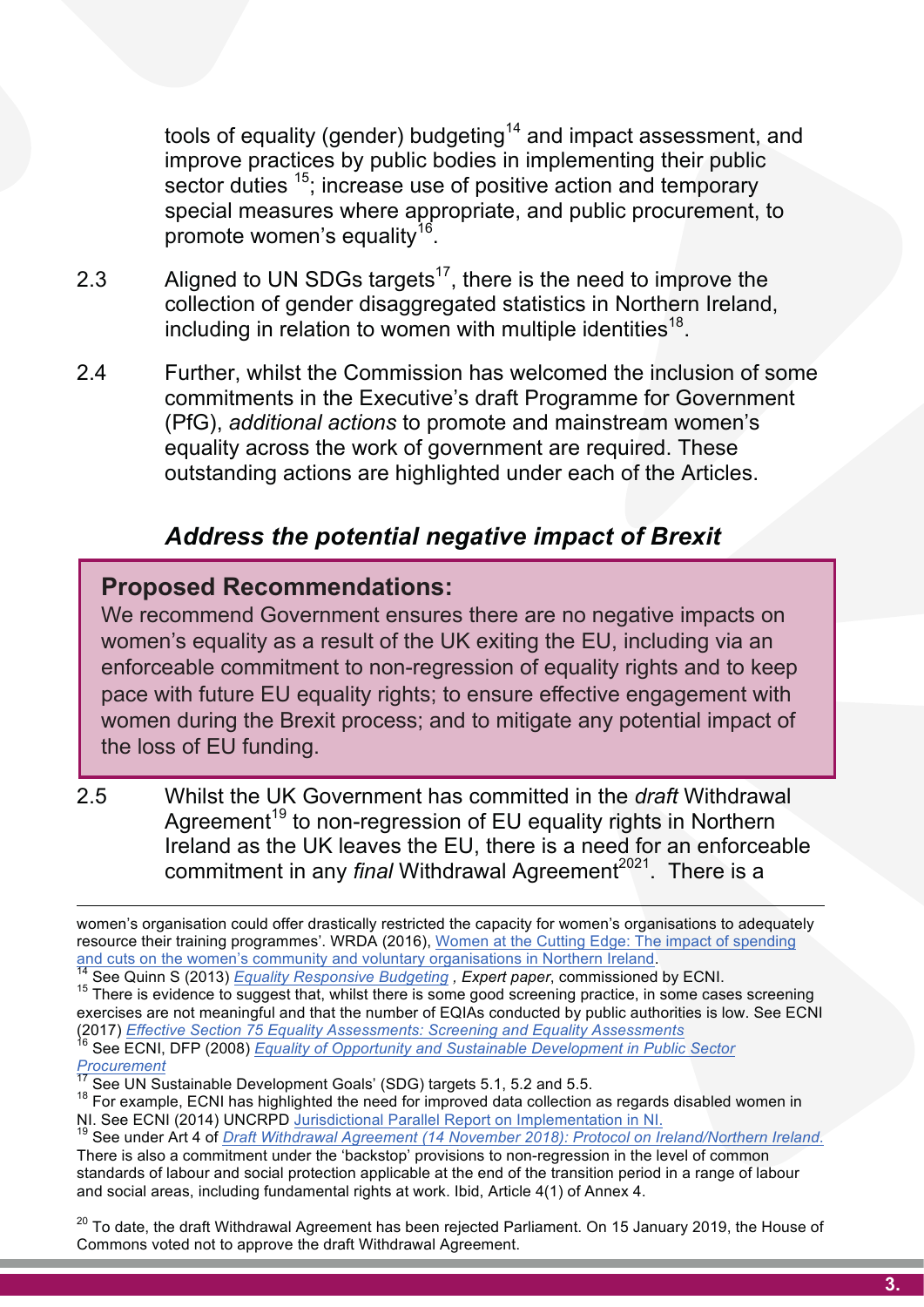failure to retain the EU Charter of Fundamental Rights in domestic<br>law <sup>22</sup> and there is no commitment to keep pace with all future EU equality rights and European Social Fund Programmes, has the<br>INTERREG, and European Social Fund Programmes, has the<br>potential to negatively impact on work to promote women's equality. failure to retain the EU Charter of Fundamental Rights in domestic equality rights<sup>23</sup>. The loss of EU funding, including under  $PEACE^{24}$ . INTERREG, and European Social Fund Programmes, has the potential to negatively impact on work to promote women's equality, including by the voluntary and community sector $^{25}$   $^{26}$ .

nunity sector<sup>-v zv</sup>.<br>ective engagement with women. **Action compliance by public bounds with their occupit 7**<br>7<br>. 2.6 Measures are required to ensure effective engagement with women, and to ensure compliance by public bodies with their Section 75 duties $^{27}$ .

# **including the curriculum of the curriculum of the curriculum of the contract contract contract contract contract contract contract contract contract contract contract contract contract contract contract contract contract**

#### **Proposed Recommendations:**  $\blacksquare$

**Proposed Recommendations:**<br>We recommend Government address the legislative gaps in equality protection for women in Northern Ireland including, but not limited to,<br>gaps that exist between Northern Ireland and Great Britain, as set out in<br>the Commission's gapdar law referse recommendations. We recommend protection for women in Northern Ireland including, but not limited to, the Commission's gender law reform recommendations. We recommend the urgent introduction of gender pay gap reporting requirements and a Gender Pay Strategy and Action Plan in Northern Ireland.

2.7 There is a lower level of protection for women in Northern Ireland against sex discrimination than in Great Britain (GB). The Commission has highlighted in its *Gender Law Reform Recommendations* (2016)<sup>28</sup> the significant gaps and weaknesses in

Directives listed in the Annex to Art 4, if amended or replaced, along with corresponding domestic legislation.<br><sup>24</sup> There is a commitment by the UK and EU to delivering a future PEACE PLUS programme maintaining the current funding proportions for the future programme, up until at least 2027. See EU/UK (2018) Political Declaration setting out the framework on the Future Relationship between the EU and UK, and NI Secretary

<sup>&</sup>lt;sup>29</sup>For example, the European Commission's proposal for a new <u>Directive on work-life balance for parents and </u><br><u>carers</u>. There is a commitment in the draft Withdrawal Agreement to update only the 6 existing EU equality <sup>21</sup> See ECNI (2017) *Recommendations on UK exit from the EU*.<br><sup>22</sup> See Joint Committee on Human Rights (2018), *Legislative Scrutiny: <u>The EU (Withdrawal) Bill: A Right by</u> Right Analysis* which highlighted why rights may be diminished owing to the exclusion of the Charter. <sup>23</sup>For example, the European Commission's proposal for a new Directive on work-life balance for parents and

of State <u>statement</u> of 11 January 2019. The UK Government has also committed to replacing EU Structural<br>and Investment Funds with the UK Shared Prosperity Fund. See Secretary of State for Housing and Investment Funds with the UK Shared Prosperity Fund. See Secretary of State for Housing,<br>Communities and Local Government statement to Parliament on 24 July 2018.

funding on programmes aimed at supporting women's equality; for example, funding through the *Rights,*<br>Fauality and Citizenship Programme 2014-2020, PEACE and INTERREG, Programmes and the European ECNI has recommended that Government fully mitigate any potential negative impact of the loss of EU *Equality and Citizenship Programme 2014-2020*, PEACE and INTERREG Programmes and the European Social Fund (ESF) Programme. A regional Project under the Peace IV Building Positive Relations theme has sought to address the under representation of women in public life in NI.

 $26$  EU funding has enabled the community/ voluntary sector in NI to play a role in addressing social and economic deprivation, peace building and building cross-community and cross-border relationships, including in the area of women's equality.

area of the Northern Ireland Act 1998 includes a duty on designated public bodies to have due regard to the need to promote equality of opportunity between men and women.

<sup>&</sup>lt;sup>28</sup> See ECNI (2016), *Gender Equality Law Reform Recommendations.*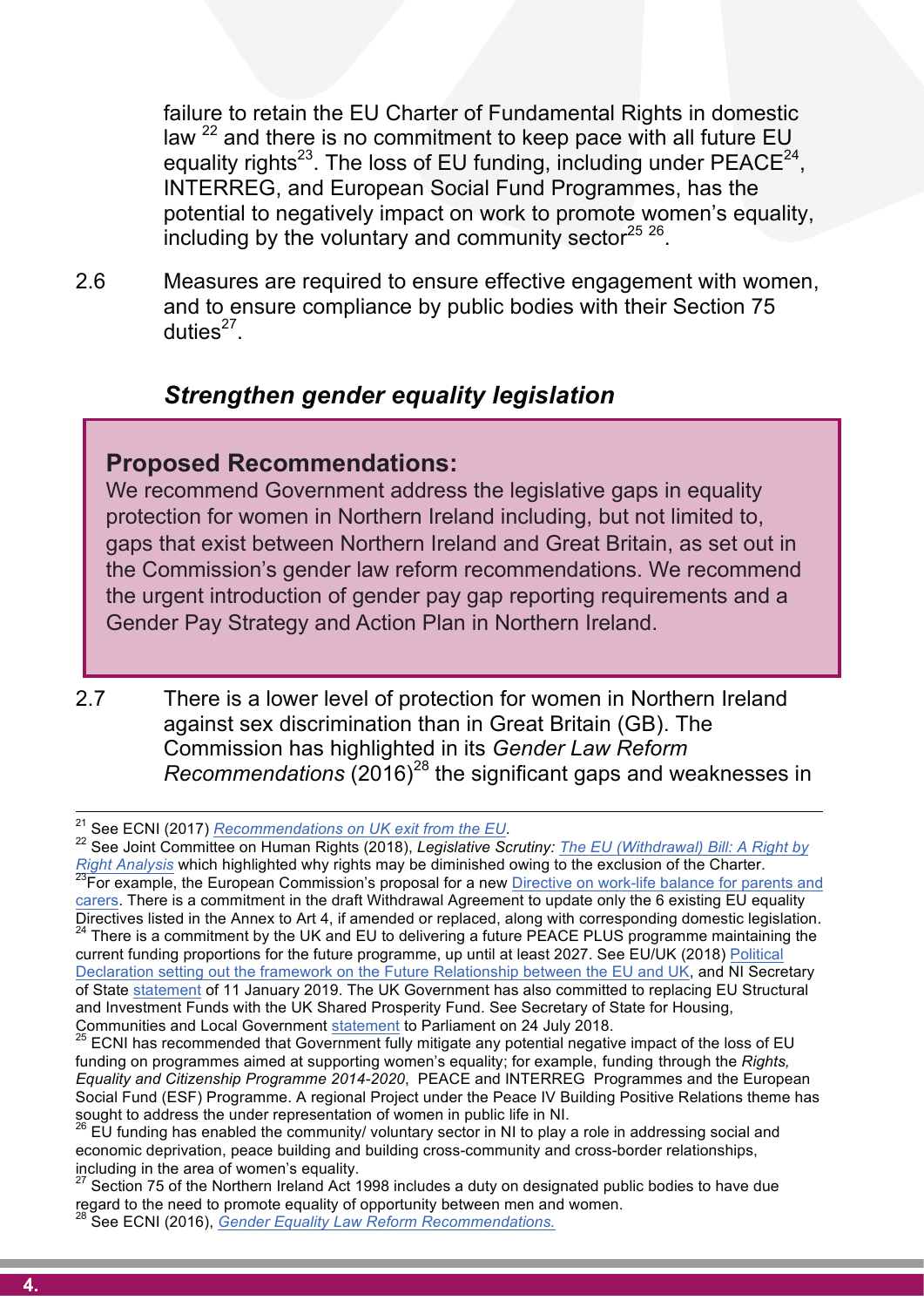the gender equality legislation that urgently need addressed<sup>29</sup>,<br>including through the introduction of single equality legislation in **careful care in the and careful careful care training and the UK has also recommended that gaps in protection in Northern Ireland are addressed**<sup>30</sup>. the gender equality legislation that urgently need addressed $^{29}$ . Northern Ireland. A review (2018) of sex discrimination law across the UK has also recommended that gaps in protection in Northern Ireland are addressed $^{30}$ .

- 2.8 Further, there is a need for the urgent introduction of a gender pay<br>strategy / action plan for Northern Ireland and, in parallel, gender 2.8 Further, there is a need for the urgent introduction of a gender pay strategy / action plan for Northern Ireland and, in parallel, gender pay reporting requirements for employers.
- pay reporting requirements for employers.<br>2.9 Gender pay reporting requirements which apply to large employers **including the curriculum of the curriculum** of the Employment Act (NI)<br>
2016<sup>32</sup> provides for the making of gender pay gan reporting Regulations and for the introduction of a Northern freiand gender<br>pay strategy/action plan, to date Section 19 has not been brought across all sectors were introduced in GB in  $2017^{31}$ , but do not apply 2016<sup>32</sup> provides for the making of gender pay gap reporting Regulations and for the introduction of a Northern Ireland gender into force.

#### **address the educational under-attainment of boys; and challenge gender**  *Eradicate gender-based violence against women*

#### Proposed Recommendation: **Proposed Recommendation:**

**ball Recommendation:**<br>Immend Government action to tackle the nature and specific impact We recommend Government action to tackle the nature and We recommend Government action to tackle the nature and specific impact of gender-based violence on women in Northern Ireland, including through the delivery of effective strategies. The delivery of effective strategies.

- 2.10 In Northern Ireland, increasing levels of reported domestic violence are experienced by women<sup>33</sup>. There is a need for effective strategies to tackle the nature and specific impact of gender-based violence on women, including women with multiple identities; including tackling cultural and stereotypical attitudes, including through education  $34$ .
- *Domestic and Sexual Violence and Abuse Strategy in Northern* 2.11 There is a need to ensure that the DHSSPS / DoJ (2016) *Stopping*

, Addressing General Center Imbalance Reaping the General Imbalance Reaping the STEM workforce. See STEM Business Group (2013)

a*w Reform Recommendations* include areas aligned to previous CEDAW<br>rample, on pay secrecy clauses and multiple discrimination. As stated in the Government's replies to the LOI, the Racial Equality Strategy recognises more needs to be done to prevent<br>multiple discrimination (at page 3) 29 The ECNI's *Gender Equality Law Reform Recommendations* include areas aligned to previous CEDAW Concluding Observations – for example, on pay secrecy clauses and multiple discrimination. As stated in the multiple discrimination (at page 3).<br>
<sup>30</sup> See Fawcett Society (2018) <u>Sex Discrimination Law Review</u>.

<sup>&</sup>lt;sup>30</sup> See Fawcett Society (2018) <u>Sex Discrimination Law Review</u> .<br><sup>31</sup> See <u>The Equality Act 2010 (Gender Pay Gap Information) Regulations 2017 and The Equality Act 2010</u> *Grassing Children Children and Children Children and Hublic Authorities Regulations 2017* 

and Deputy First Minister to introduce gender pay reporting Regulations and publish a gender pay strategy See Section 19, The Employment Act (NI) 2016. Section 19 requires the former Office of the First Minister and action plan within the timescale set out in Section 19.

<sup>&</sup>lt;sup>33</sup> Levels of reported domestic violence against women have generally increased between 2009/10 and 2017/18. There were 6,436 female victims of domestic abuse crimes in 2009/10 which rose to 9,330 crimes in 2017/18. In 2017/18, 68% of all domestic abuse victims were female. Source: PSNI Trends in Domestic<br>Abuse Incidents and Crimes 2004/5-2017/18.<br><sup>34</sup> The Joint Committee on Human Diskts has accured to the contract of the

The Joint Committee on Human Rights has recommended that schools play a greater role in tackling cultural attitudes through teaching on issues on gender equality and violence. JCHR, 6<sup>th</sup> Report, 2015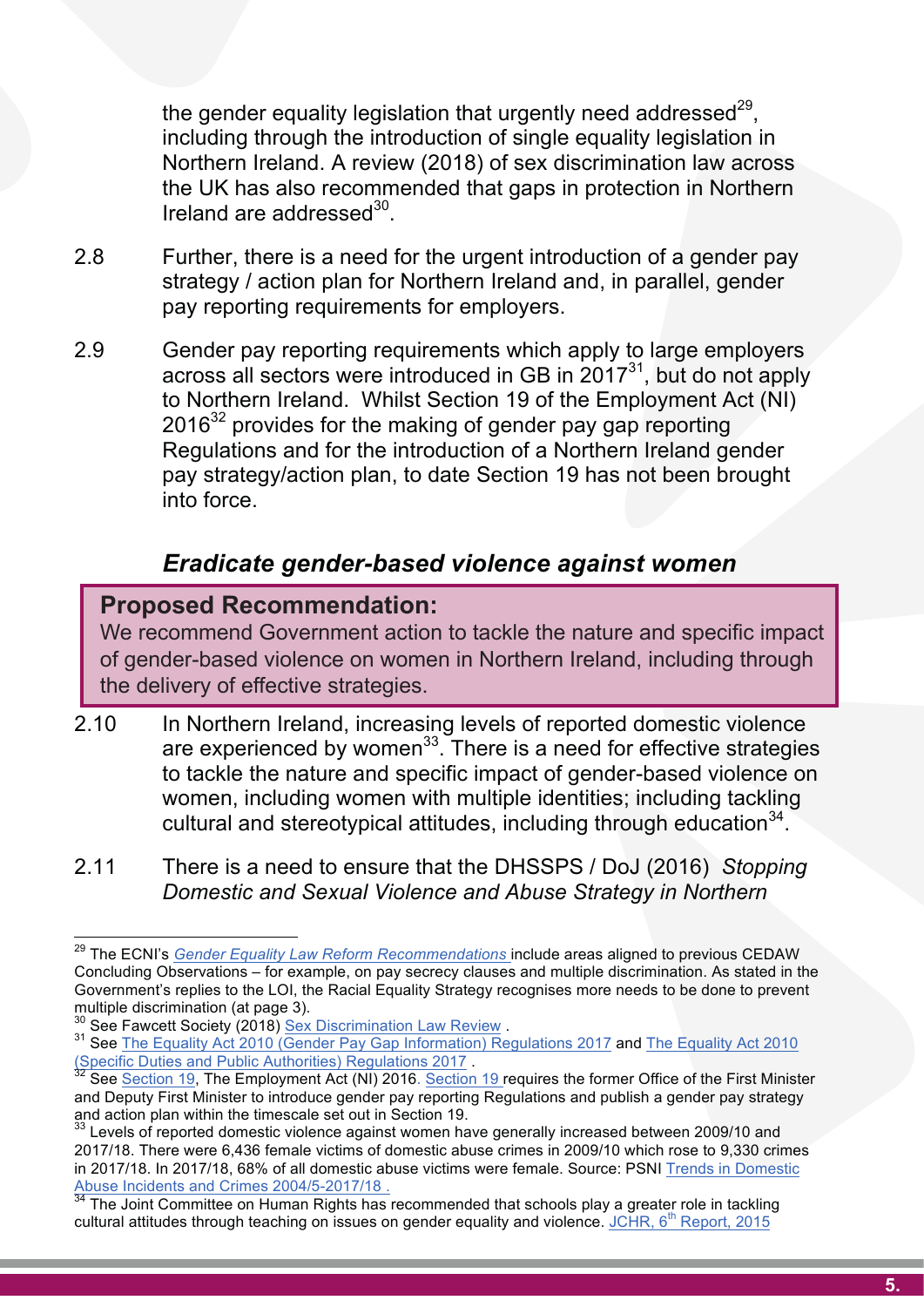*lreland<sup>35</sup>* and underpinning actions effectively address domestic and<br>sexual violence and abuse experienced by women in a gender spectific corrext and findulity addressing the low outcome rates for<br>sexual offences<sup>38</sup>. *Ireland*<sup>35</sup> and underpinning actions effectively address domestic and specific context<sup>3637</sup>, including addressing the low outcome rates for sexual offences<sup>38</sup>.

#### *Ratify the Istanbul Convention*

#### **Accommendation:**<br>and the differential conditions and stereotyping and stereotyping  $\overline{\phantom{a}}$ Proposed Recommendation: **Proposed Recommendation:**

including in Northern Ireland, to comply with the Istanbul Convention, so as **selled in the including in Northern**<br>to enable it's prompt ratification. We recommend that the UK Government takes all necessary We recommend that the UK Government takes all necessary measures, to enable it's prompt ratification. The enable it's prompt ratification.

- 2.12 To date the UK Government has signed, but not ratified<sup>39</sup>, the<br>Istanbul Convention<sup>40</sup>. Istanbul Convention<sup>40</sup>.
- 2.13 The UK Government has indicated that there remain outstanding<br>issues which must be addressed before the UK can be considered 2.13 The UK Government has indicated that there remain outstanding to be compliant with the Convention $4<sup>1</sup>$ , and that it is engaging with the Devolved Administrations, including in Northern Ireland, to ensure compliance on these issues.

<sup>&</sup>lt;sup>35</sup> See DHSSPS / DoJ (2016) Stopping Domestic and Sexual Violence and Abuse Strategy and action plans 36 The UK Government has indicated that draft provisions for a Domestic Abuse Bill have been developed and is to be considered by an incoming NI Executive. See CEDAW (2018) Replies of the UK of Great Britain and Northern Ireland. List of issues and questions in relation to the eighth periodic report of the UK of Great<br>Britain and Northern Ireland.

Britain and Northern Ireland.<br><sup>37</sup> Research (2018) has recommended further action to tackle domestic violence in Northern Ireland. See J. Doyle, M. McWilliams, TJI, UU (2018) *Intimate Partner Violence in Conflict and Post-Conflict Societies: Insights and Lessons from Northern Ireland.*<br><sup>38</sup>A Criminal Justice Inspection NI (CJI) report (2018) has highlighted that outcome rates for sexual offences

<sup>&</sup>lt;sup>ొ</sup>A Criminal Justice Inspection NI (CJI) report (2018) has highlighted that outcome rates for sexual offences<br>were low across the UK, but lowest in Northern Ireland. It shows differences in 2016-17 between the estimated overall outcome rates as calculated by CJI across Northern Ireland (rape 1.8% and other sexual<br>offences 9.8%) and England and Wales (rape 3.3% and other sexual offences 13.4%). See CJI NI (2018), estimated overall outcome rates as calculated by CJI across Northern Ireland (rape 1.8% and other sexual Without Witness: PPS: A Thematic Inspection of the handling of sexual violence and abuse cases by the Criminal Justice System in NI.

<sup>&</sup>lt;sup>39</sup> By ratifying the Convention, the treaty's obligations would become binding on the UK; including to exercise<br>due diligence to prevent/protect against violence against women, to prosecute perpetrators and provide <u>Criminal Justice System in NI</u>.<br><sup>39</sup> By ratifying the Convention, the treaty's obligations would become binding on the UK; including to exercise due diligence to prevent/protect against violence against women, to prosecute perpetrators and provide reparations for victims. See Joint Committee on Human Rights (2015) Report on violence against women.<br><sup>40</sup> See the Council of Europe's *Convention on preventing and combating violence against women and domestic violence (t* 

*domestic violence* (the <u>*Istanbul Convention\_*</u>2014).<br><sup>41</sup> The UK Government has indicated that these outstanding issues include in relation to extra-territorial jurisdiction (ETJ); namely the ability to prosecute certain offences that occur outside national borders, and there are some offences where ETJ does not apply, and this requires primary legislation across the UK. It has stated that the Devolved Administrations are considering what legislative or other changes are necessary for compliance with the Convention in their territories. See Home Office (2017) *Ratification of the Istanbul Convention –Report on Progress*. The UK Government's 2018 report on progress refers to its intention to take forward a draft Domestic Abuse Bill. The Bill will contain provisions on ETJ over the specific offences necessarily for compliance with the Convention in England and Wales only. See Home Office (2018) *Ratification of the Istanbul Convention –Report on Progress*.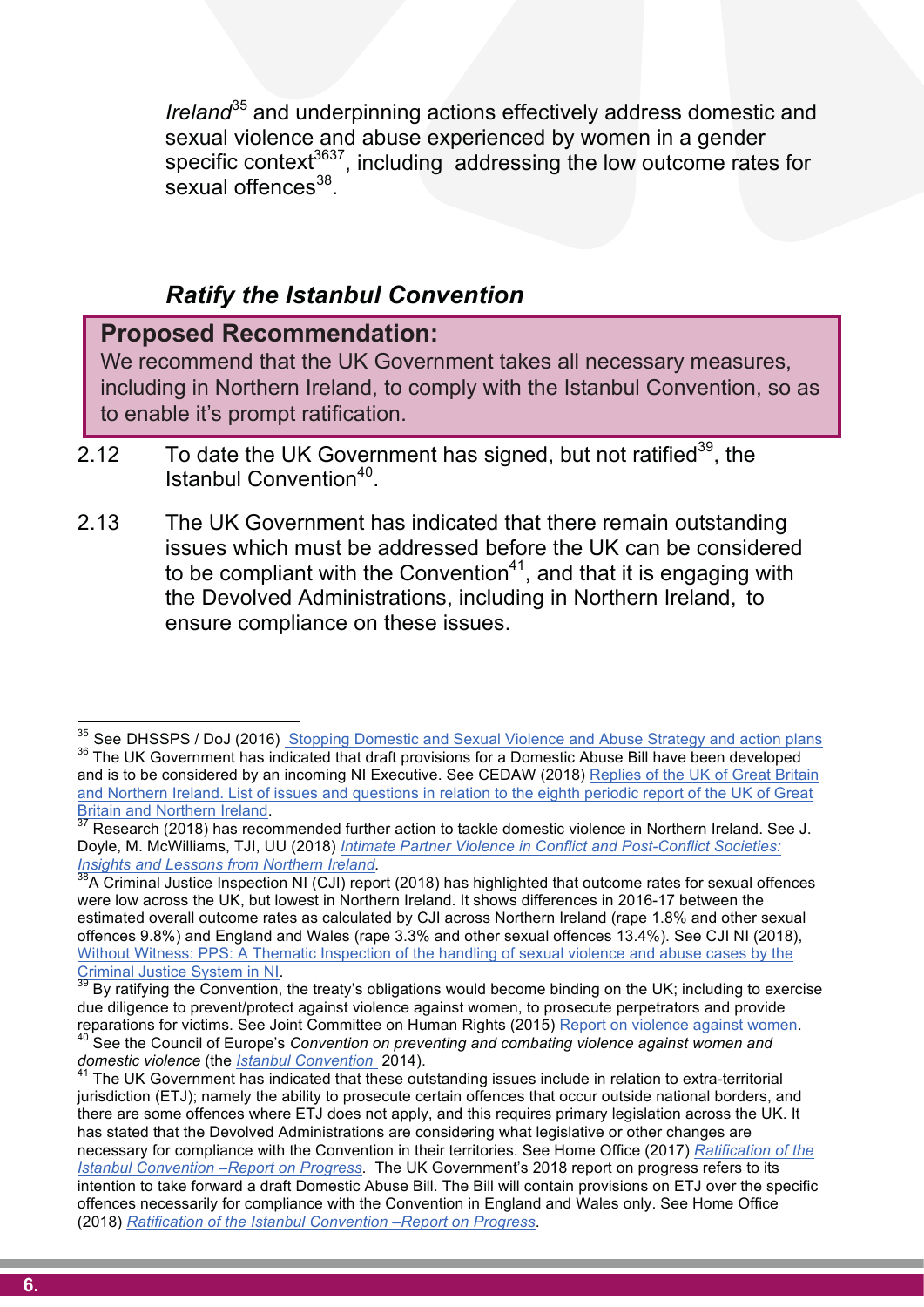# **1888 Market Market Market Market Market Market Market Market Market Market Market Market Market Market Market Market Market Market Market Market Market Market Market Market Market Market Market Market Market Market Market**

#### Proposed Recommendation: **Proposed Recommendation:**

**Proposed Recommendation:**<br>We recommend Government action to address inequalities and barriers barriers faced by continuent state by women with multiple identities in Northern Ireland  $\overline{\phantom{a}}$ faced by women with multiple identities in Northern Ireland.

- aced by women with mattiple identities in Northern Ireland.<br>2.14 Women in Northern Ireland, experience inequalities due to their mange identities. The example, fore parents with dependents,<br>experience barriers to their participation in employment, including as multiple identities. For example, lone parents with dependents, experience barriers to their participation in employment, including as regards the cost and availability of childcare, particularly for women who constitute the majority of lone parents $42$ .
- who constitute the majority or ione parents<br>2.15 The lack of Government equality frameworks, strategies and action plans in some equality areas, such as sexual orientation and<br>transgender equality, has likely also limited opportunities to address plans in some equality areas, such as sexual orientation and these inequalities.

## **based of transphared and other complete**. **3 Article 5: Roles and Stereotyping**

#### *Challenge gender stereotyping*

#### Proposed Recommendation: **Proposed Recommendation:**

We recommend Government action in Northern Ireland to We recommend Government action in Northern Ireland to challenge gender stereotypes, including in relation to education, work, the media, and wider society.

are understanderer represented in science, technology, engineering and mathematics (STEM) subjects in higher education 1999 subjects in higher education 1999 subjects in higher education 1999 subjects in higher education 3.1 Further action is need to challenge gender stereotyping in the curriculum, careers advice and subject choice<sup>43</sup>. Gender stereotypes are prevalent in the *media and social media*, including advertising and marketing  $44$ .

, p664. Leves on  $\mathcal{L}(\mathcal{L})$  and  $\mathcal{L}(\mathcal{L})$  of the 2014 of the 2014) of the 2012 of the 2012

<sup>42&</sup>lt;br><sup>42</sup> See ECNI (2018) <u>Statement on Key Inequalities in Employment</u> .<br><sup>43</sup> ECNI has highlighted that gender stereotyping of subject choice at A Level may be a contributory factor in the gender imbalance in higher education where females have a lower share of enrolees in the STEM<br>outlied space, See ECNI (2017), Statement on Key Inequalities in Education, at p12. The female abore for a combined STEM category of subjects aligned to Maths, Information Technology, Engineering and<br>Technology was 29.4% for examination antition of (A) Laughin 2016/17. Figures heard on FCNI analyzes of Institute for Conflict Research . *Institute for Confliction* Conflict Research . *If you* a data from the Department for Education of A-Level STEM subject examination entries by pupil gender, subject areas. See ECNI (2017) *Statement on Key Inequalities in Education*, at p13. The female share for a Technology was 38.4% for examination entries at 'A' Level in 2016/17. Figures based on ECNI analyses of 2016/17.<br><sup>44</sup> A review by the Advertising Standards Authority (ASA) highlighted the case for stronger regulation of

adverts that feature certain kinds of gender stereotypical roles. See ASA (2017) *Depictions, Perceptions and Harm, A report on gender stereotypes in advertising*. The UK Government has indicated its intention, in its replies to the LOI, to progress work to tackle harmful gender stereotypes in advertising with industry following the consultation by the Committees of Advertising Practice (CAP) and Broadcast Committee of Advertising Practice (BCAP) on proposals for a new rule to tackle harmful gender stereotypes.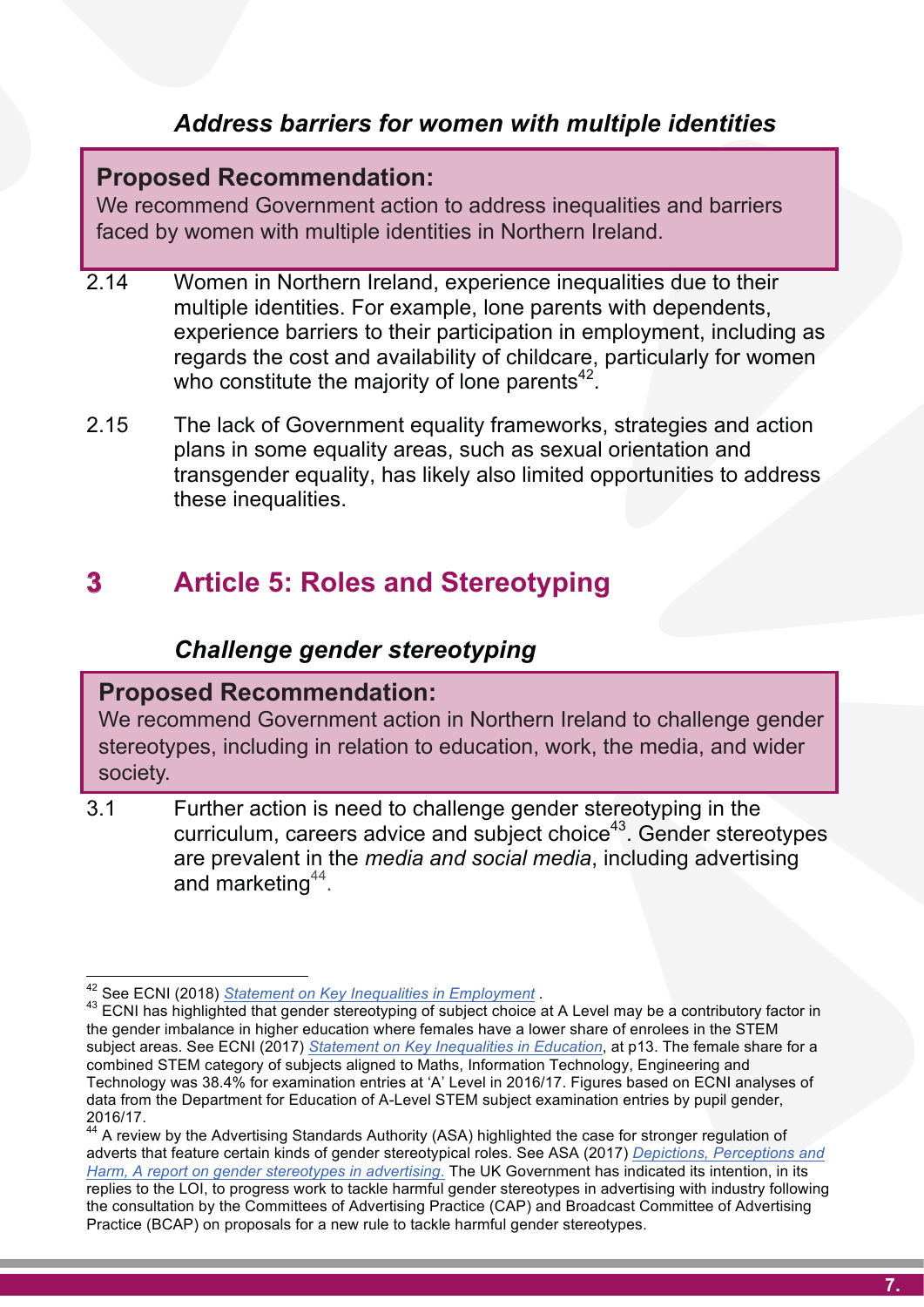- 3.2 Besearch in Northern Ireland has highlighted the need to ensure a<br>greater collaborative effort to encourage women into STEM sectors, 3.2 Research in Northern Ireland has highlighted the need to ensure a and to challenge stereotyping and bias $45$ .
	- and to challenge stereotyping and blas<br>3.3 A 2018 CEDAW Committee Inquiry report found prevalence of **u** women's role as mothers as<br>e non-existence of policy to<br>is<sup>46</sup>. discriminatory gender stereotypes on women's role as mothers as rooted in culture and religion and the non-existence of policy to counter existing negative stereotypes $46$ .

# *Tackle the objectification and degradation of women*

## Proposed Recommendation: **Proposed Recommendation:**

**Commend Government action to tackle the objectification and<br>We recommend Government action to tackle the objectification and<br>degradation of women, including in the media, in Northern Ireland** degradation of women, including in the media, in Northern Ireland.

**address the education of the education and degradation of women,**<br>3.4 There is evidence of the objectification and degradation of women, including in the media<sup>47</sup> 48, and of an increasingly sexual and sexualised culture<sup>49</sup>.

<sup>&</sup>lt;sup>45</sup> See STEM Business Group (2013) Addressing Gender Imbalance Reaping the Gender Dividend in STEM.<br><sup>46</sup> UN CEDAW Committee (2018) *Inquiry report on UK under Art 8 of Optional Protocol CEDAW into* 

*abortion in Northern Ireland*

A review by the Advertising Standards Authority (ASA) has indicated that women are presented as passive and are often sexualised in adverts. See ASA (2017) *Depictions, Perceptions and Harm, A report on gender stereotypes in advertising*

<sup>&</sup>lt;sup>49</sup> See Bailey, R (2011) *Letting Children be Children, Report of an Independent Review of the* 

*Commercialisation and sexualisation of childhood* , and UK Government progress report, Department for Education (2013) *Letting Children be Children: Progress Report*.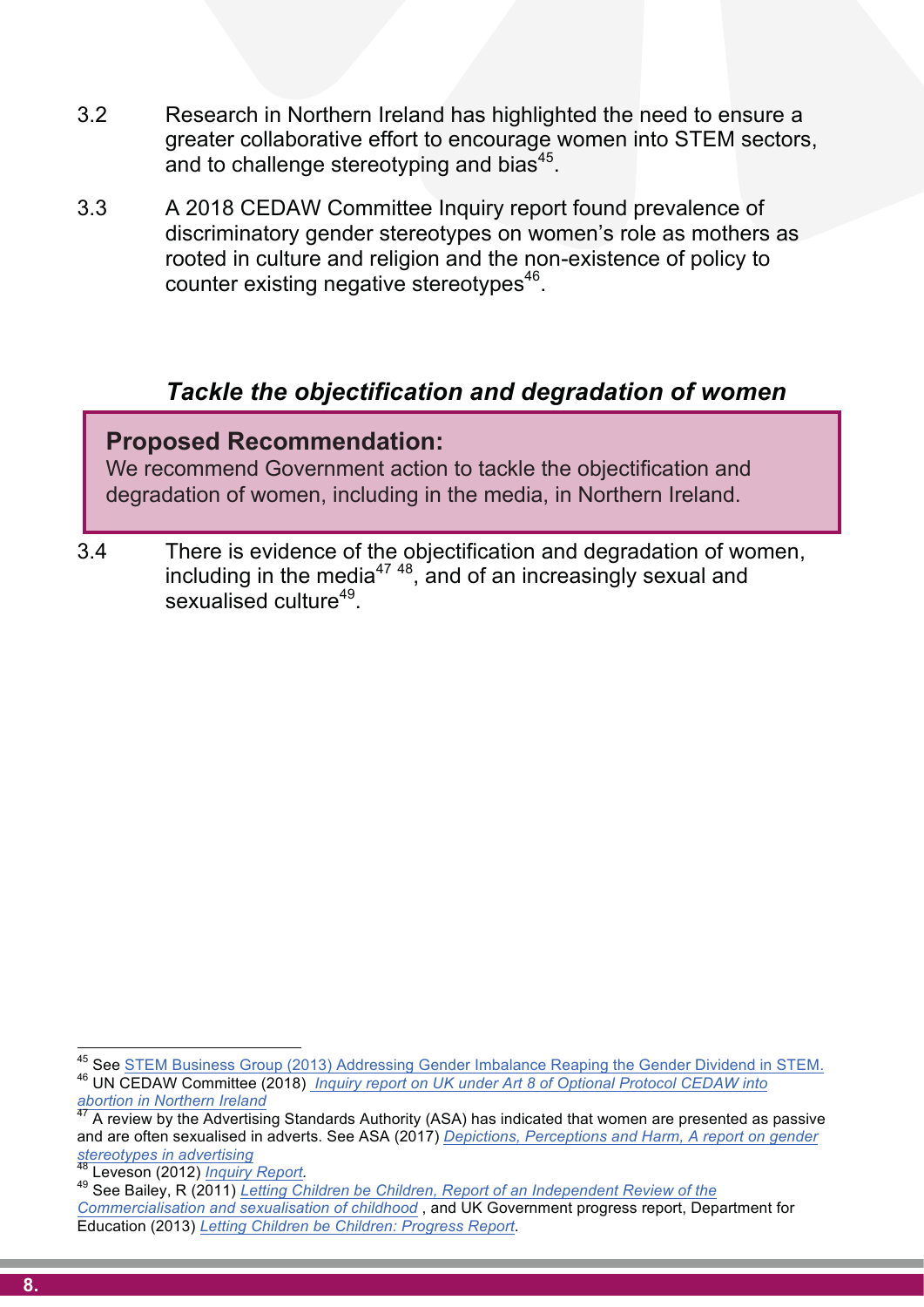#### **4** Article 7: Political and Public Life **4 Article 7: Political and Public Life**

#### **care advisors and advance the participation of women in public and and relational life and political life and in passetbuilding** *Advance the participation of women in public and political life and in peacebuilding.*

#### **under-alternative bullying.**<br> **under-attainment of bullying.** Proposed Recommendations: **Proposed Recommendations:**

for gender equality in public appointments, including through implementing<br>the 2014 recommendations of the Commissioner for Public Appointments for We recommend Government action to ensure it achieves We recommend Government action to ensure it achieves published targets the 2014 recommendations of the Commissioner for Public Appointments for the Commissioner for Public Appointments for Northern Ireland. Northern Ireland.

**includent fretand.**<br>
We recommend Government action, including via temporary special<br>
measures to excess the kontinuation to use of the activities in a little life. economic decision making, and peace building in Northern Ireland; including<br>to implement in Northern Ireland the aspects of UNSCR 1325 which it We recommend Government action, including via temporary We recommend Government action, including via temporary special measures, to overcome key barriers to women's participation in political life, economic decision making, and peace building in Northern Ireland; including considers "are relevant to all states". The UNSCR 1325 which it considers "are relevant to all states". *"are relevant to all states"*.

- **address the education of the education of the education of the education of the education of the education of the education of the education of the education of the education of the education of the education of the educa based in the Assembly and in local government**, as well as<br>in public life and economic decision-making (including private sector<br>bearde<sup>51</sup> and government public appointments<sup>52</sup>). A report of the Westminster, in the Assembly and in local government<sup>50</sup>, as well as boards<sup>51</sup> and government public appointments<sup>52</sup>). A report of the Commissioner for Public Appointments for Northern Ireland<sup>53</sup> (2014) outlined recommendations to improve diversity in public appointments.
	- 4.2 There is a need for the prompt implementation of a targeted action plan to deliver on the Northern Ireland Executive's agreed targets (aligned to commitments in the Good Friday/Belfast Agreement<sup>54</sup>), including that by 2021 there should be gender equality for all

\_\_\_\_\_\_\_\_\_\_\_\_\_\_\_\_\_\_\_\_\_\_\_\_\_\_\_\_\_\_\_\_\_\_\_<br><sup>50</sup> For example, whilst the recent increase in female representation in the Northern Ireland Assembly is to be welcomed, the Northern Ireland Assembly still has the lowest female representation (30%) when compared<br>with other develved logislatures in the LIK. The perceptage of female MBs is 23% of all NLMBs and 25% of councillors are women.<br><sup>51</sup> A study of the boards of the top 100 private companies in NI has indicated that only 15.4% of board with other devolved legislatures in the UK. The percentage of female MPs is 22% of all NI MPs and 25% of councillors are women.

members are women. RaISe (2015) Women on Boards of the top 100 companies in Northern Ireland.

In the conflict Research . *Institution* is the conflict Research and appointments held. For example, as at March 2017, 41% of <sup>52</sup> In 2016/17 women were under represented within government public appointments as regards all public appointments were female (this compares with 34% in 2010), and 28% of chair posts were held by women. In terms of remuneration, women are proportionally over-represented in unpaid public appointments, and under-represented in public appointments which pay £5,000 or more per year. See The Executive

Office/NISRA (2018) *Public Appointments: Annual Report for Northern Ireland, 2016/17*.<br><sup>53</sup> Commissioner for Public Appointments (2014) *Underrepresentation and lack of diversity in public appointments in Northern Ireland* . <sup>54</sup> The Belfast / Good Friday Agreement April 1998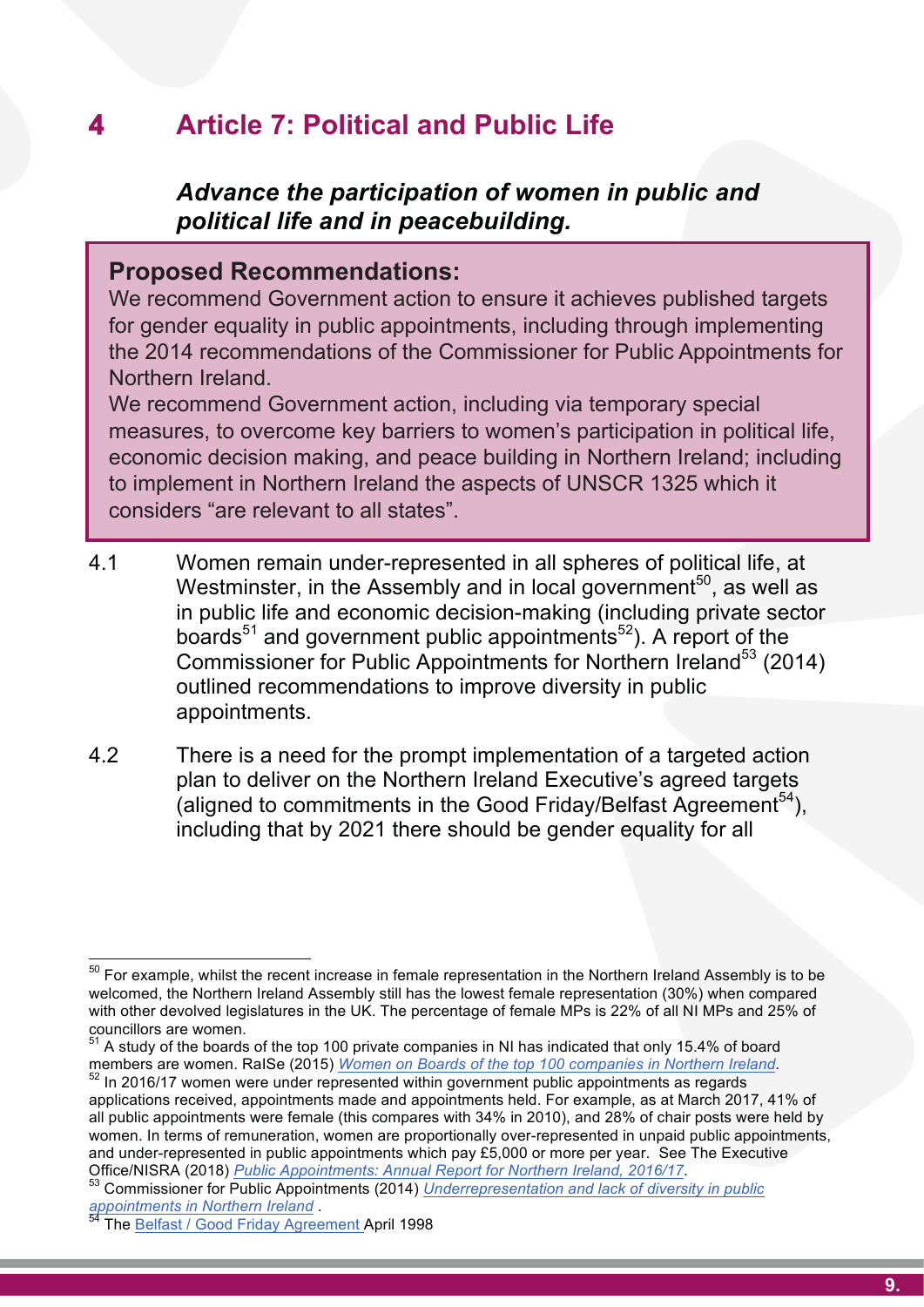appointees in post, reflected in both board membership and at chair<br>level<sup>55 56</sup>. appointees in post, reflected in both board membership and at chair  $level<sup>55 56</sup>$ 

- 4.3 A report by the Assembly and Executive Review Committee (2014)<br>highlighted that "*the underrepresentation of women in politics in vhich must be addressed as a*<br>d for additional steps to address<br>in political life, including via rary special measures<sup>\*\*</sup>.<br>stringliding political socio economic, ideological and 4.3 A report by the Assembly and Executive Review Committee (2014) highlighted that "*the underrepresentation of women in politics in Northern Ireland is a serious issue which must be addressed as a*  matter of urgency"<sup>57</sup>. There is a need for additional steps to address the under-representation of women in political life, including *via*  $tempor$ ary special measures $<sup>58</sup>$ .</sup>
	- sychological, to women s participation in political and public life,<br>eed addressed<sup>59</sup>. 4.4 Barriers, including political, socio-economic, ideological and psychological, to women's participation in political and public life,  $need$  addressed $59$ .
	- A 2014 *inquiry* found that women face barriers to participation in<br>peace building<sup>61</sup> and post conflict reconstruction, as well as in other 4.5 A 2014 *Inquiry*<sup>60</sup> found that women face barriers to participation in areas of decision-making<sup>62</sup>.
- 4.6 The UK Government has no plans to integrate provisions relating to<br>the implementation of UNSCR 1325<sup>63</sup> in Nerthern Ireland into the the implementation of UNSCR 1325<sup>63</sup> in Northern Ireland into the UK's National Action Plan, though recognises that *"(n)evertheless, some aspects of UNSCR 1325, such as women's participation in peace building and political processes, are relevant to all states"* 64. We await the outcome of the Department for Communities' programme for 'Women in Community Transformation'<sup>65</sup> .

and at chair level. As cited in CPANI (2016) Annual Report 2015/16 p8.<br><sup>56</sup> See ECNI (2018) Statement on Key Inequalities in Participation in Public Life.  $55$  In particular, that by 2017/18 there should gender equality for appointments made in-year; and by endyear 2020/21 there should be gender equality for all appointees in post, reflected both in board membership

and at chair level. As cited in CPANI (2016) *Annual Report 2015/16* p8.<br><sup>56</sup> See ECNI (2018) <u>Statement on Key Inequalities in Participation in Public Life</u> .<br><sup>57</sup> The Assembly and Executive Review Committee, (2015), <u>Rep</u> Ireland Assembly at page 1.<br><sup>58</sup> Temporary special measures (all women shortlists) allowed under the Sex Discrimination (Election

Candidates) Act 2002 have not as yet been used in Northern Ireland.

**See ECNI (2018) Statement on Key Inequalities in Participation in Public Life.** 

<sup>&</sup>lt;sup>60</sup> See NIWEP (2014) An Inquiry into the position of women in Northern Ireland since the Peace Agreement, *summary report.* <sup>61</sup> In addition, a report into *Peacebuilding and the Women's sector in Northern Ireland* has highlighted that in

general there is a lack of tangible commitments to the inclusion of women. See CRC, ICR (2015)

*Peacebuilding and the Women's sector in Northern Ireland*.<br><sup>62</sup> Barriers include the lack of affordable, accessible and appropriate childcare; the heavily male-dominated political institutions; and pressures that ensured their voices were silenced in local communities.

 $^{63}$  Since UNSCR 1325 there have been further UN Resolutions relating to Women, Peace and Security.<br> $^{64}$  GEO (2017) <u>UK CEDAW 8th Periodic Report</u><br> $^{64}$  The Executive's response (2016) to the *Report* of the Panel on

<sup>(2016)</sup> recommended a programme for women in leadership, as well as in community development. The Department for Communities has introduced a programme for 'Women in Community Transformation' aimed at developing the capacity of women to participate in community development.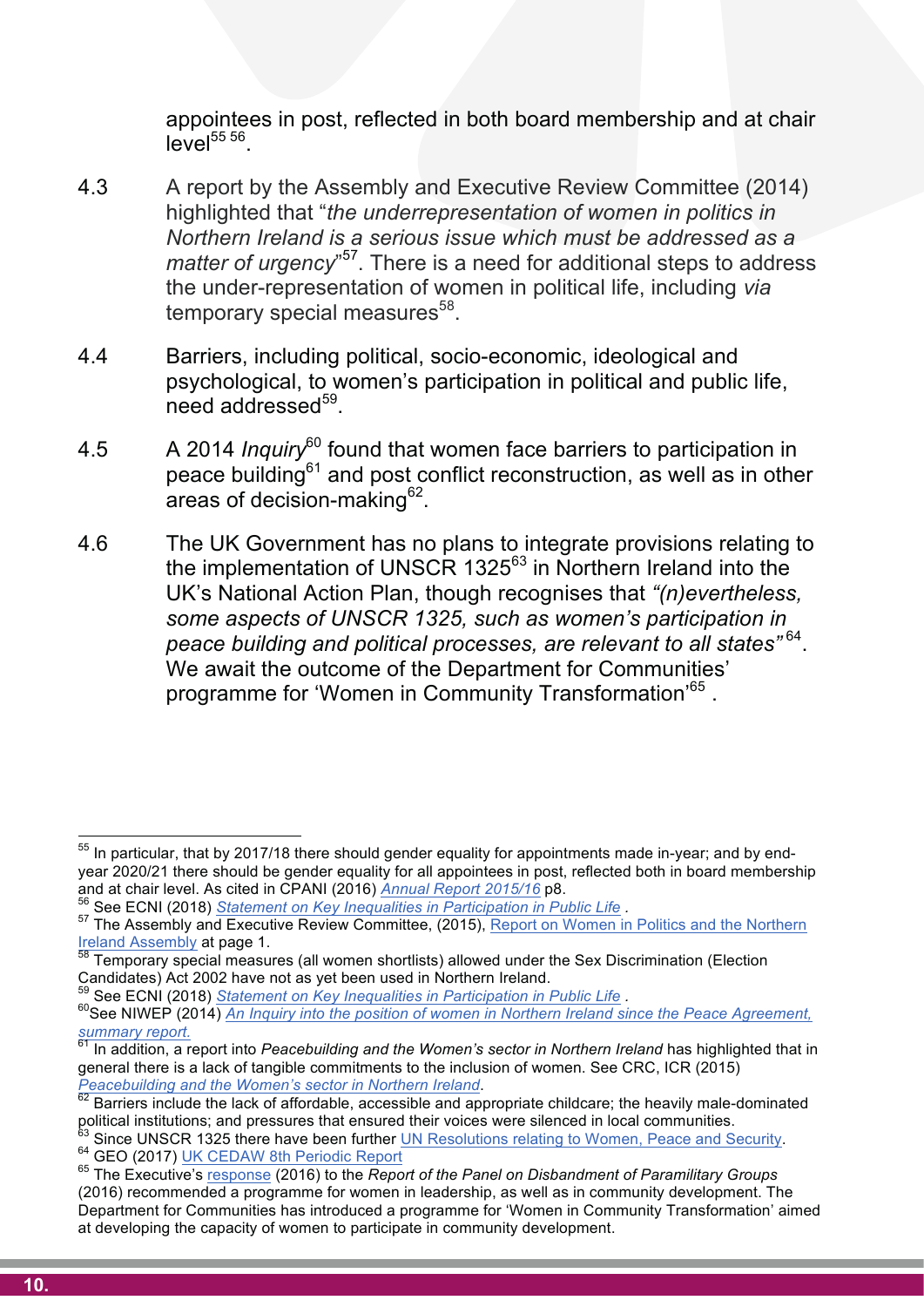#### **12. Ensure general manufacture of the curriculum of the curriculum of the curriculum of the curriculum of the curriculum of the curriculum of the curriculum of the curriculum of the curriculum of the curriculum of the cur 5 Article 10: Education**

## *Promote women's equality in education and challenge gender based bullying*

#### **under-attainment of boys:** Proposed Recommendation: Proposed Recommendation: **Proposed Recommendation:**

gender stereotypes experienced by women in Northern Ireland in all stages<br>of education and vocational training (including through the curriculum. mainstreaming in educational bodies; remove barriers to non-traditional<br>expect paths for girls, including in STEM subjects; and to eliminate gender **c** based bullying). We recommend Government action to tackle inequalities and We recommend Government action to tackle inequalities and challenge of education and vocational training (including through the curriculum, subject choice, careers advice, and teacher training; ensure gender career paths for girls, including in STEM subjects; and to eliminate gender  $p_{\text{min}}$  including in STEM subsets; and to eliminate  $p_{\text{min}}$ gengeng). based bullying).

- boys studying STEM<sup>66</sup> related subjects in higher education<sup>67</sup>. While<br>girls' educational attainment has improved, further action is needed **based of the state of the late of the procession of the educational bodies, to challenge gender stereotyping<sup>68</sup>, and to promote gender equality including in the curriculum<sup>69</sup>, subject** 5.1 As regards subject choice, there is a lower proportion of girls than girls' educational attainment has improved, further action is needed to ensure gender mainstreaming in the policies and practices of promote gender equality including in the curriculum<sup>69</sup>, subject choice, careers advice and teacher training<sup>70</sup>.
	- 5.2 Evidence reveals that girls frequently experience bullying with a sexual meaning<sup>71</sup>. Anti-bullying legislation needs to be brought into force and supporting guidance<sup>72</sup> produced, as well as further action to prevent prejudice based bullying, including transphobic bullying<sup>73</sup>. and to challenge gender roles<sup>74</sup>.

<sup>&</sup>lt;sup>66</sup> STEM – Science, Technology, Engineering and Mathematics<br><sup>67</sup> In particular, in 2016/17 of enrollees (at Northern Ireland HEIs) to Maths, IT, Engineering and Technology,<br>23% were female and 78% were male. Figures deriv Higher Education Institutions: Northern Ireland Analysis 2016/17'. See also ECNI (2017) Statement on Key 22% were female and 78% were male. Figures derived from Department for Economy *'Enrolments at UK Inequalities in Education*

<sup>&</sup>lt;sup>68</sup> See ECNI (2017) *Statement on Key Inequalities in Education*<br><sup>69</sup> This includes promoting gender equality within Relationships and Sexuality Education (RSE).<br><sup>70</sup> This includes promoting gender equality through initia *Letting Children be Children be Children be Children be Children, Reporting and CIPD.*<br><sup>70</sup> This includes promoting gender equality through initial teacher training and CIPD.<br><sup>71</sup> Department of Education's research reveal bullied with mean names, comments or rude gestures with a sexual meaning' was the sixth most common bullied with mean names, comments or rude gestures with a sexual meaning' was the sixth most common *Grasping the Nettle: The Experiences of General Children Children and Transgender Warden Children Schools in the North of Ireland report* form of bullying experienced by around 14% of pupils (12% of girls). RSM McClure Watters (2011) *The* 

the Department of Education, is currently tasked with developing guidance for schools on tackling bullying. <sup>72</sup> The *Addressing Bullying in Schools Act (NI) 2016* is not in force. The NI Anti-Bullying Forum, funded by

<sup>&</sup>lt;sup>73</sup> Department of Education commissioned research into post primary school experiences of LGB&T young people indicated that 48.4% of respondents had experienced bullying as a result of their sexual orientation or gender identity; and that responses to bullying from schools were not perceived to be very satisfactory by respondents. Public and Corporate Economic Consultants (2017) Post-Primary School Experiences of 16- 21 year old people who are Lesbian, Gay, Bisexual and/or Transgender (LGBT): Research Report.<br><sup>74</sup> ECNI recommended action includes tackling one off incidents of bullying; improving monitoring of bullying

incidents including by gender, challenging gender roles to further the societal aim of preventing gender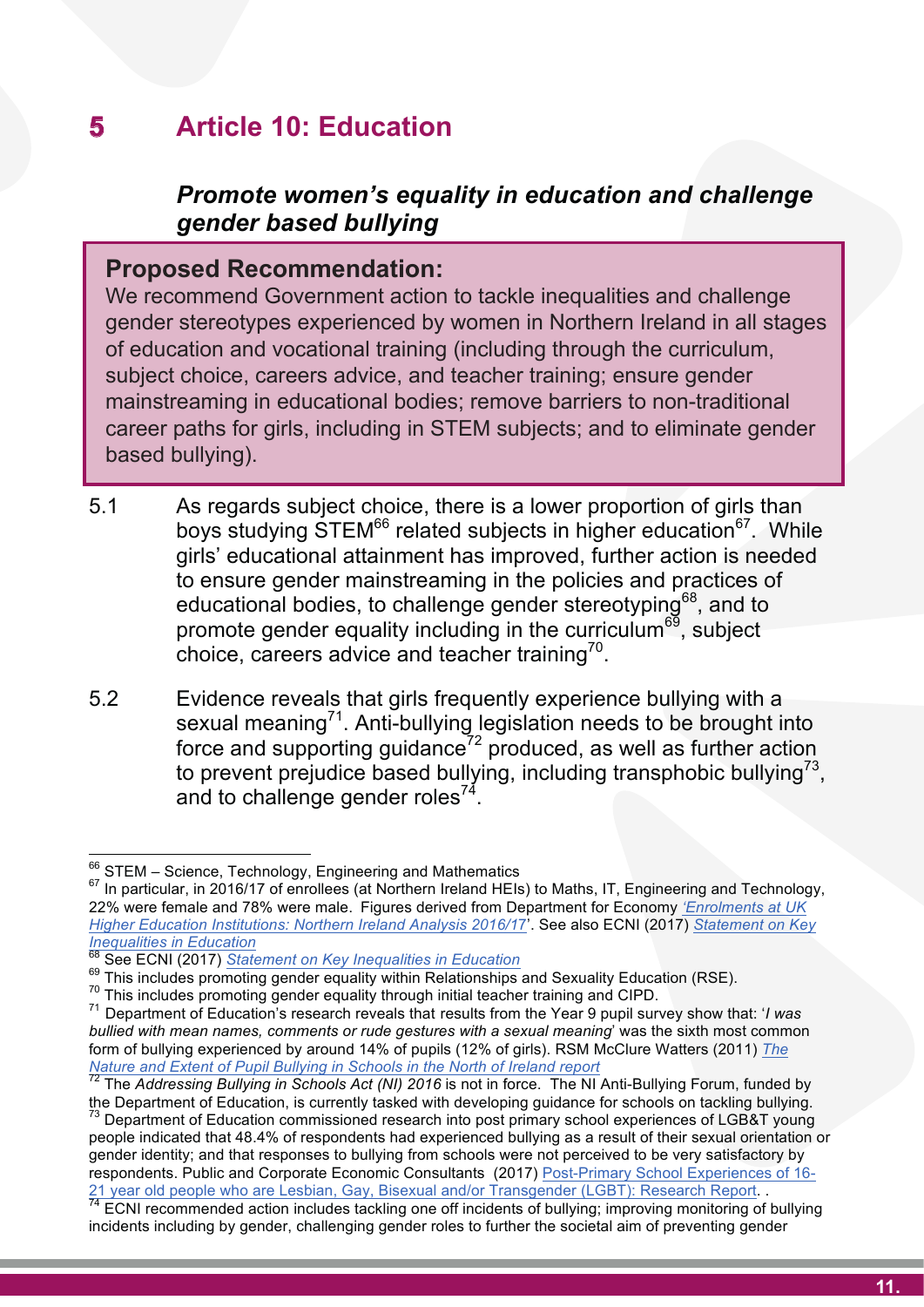#### **6** Article 11: Employment **6 Article 11: Employment**

# **careform and conomic independence** *Ensure women's economic independence*

#### Proposed Recommendation: **Proposed Recommendation:**

**ure women's economic** and industrial segregation; promote women's equality in the workplace;<br>encourage flexible working practices and sharing of caring roles; tackle We recommend Government action to ensure women's We recommend Government action to ensure women's economic independence in Northern Ireland, including to: eliminate occupational encourage flexible working practices and sharing of caring roles; tackle gender pay gaps; and eliminate discrimination and harassment. and eliminate discrimination and harassment.

- pay gapo, and climinate discrimination and naracoment.<br>Momen experience industrial<sup>75</sup> and eccunational ecorection<sup>7677</sup> within the labour market, including gender imbalances in certain<br>apprenticeships. Women are more often employed with atypical low pay and precarious employment, such as zero-hours contracts. 6.1 Women experience industrial<sup>75</sup> and occupational segregation<sup>7677</sup> within the labour market, including gender imbalances in certain contracts, particularly part time working<sup>78</sup> where they are at risk of
	- 6.2 In Northern Ireland, women experience a lower employment rate and a higher economic inactivity rate than men<sup>79</sup>. Lone parents, who are overwhelmingly female, also experience barriers to employment<sup>80</sup>. Women are more likely than men to report underemployment and are half as likely as men to be entrepreneurs<sup>81</sup>. Additional actions are required to encourage

based violence, ensuring support materials and opportunities within the curriculum (including within RSE) address prejudice based bullying, including gender based bullying. See ECNI (2018) draft Policy Recommendations in Education

<sup>&</sup>lt;sup>75</sup> For example, in STEM–related professions, men outnumber women by nearly three to one. See ECNI

Senior Officials' occupations.<br><sup>77</sup> In the private sector, women are under-represented at 'Managers and Senior Officials' level (SOC 1) (40% (2018) *Statement on Key Inequalities in Employment*<br><sup>76</sup> Ibid. For example, the ECNI found that in Q1 2016, men represented 61.6% of those in 'Managers and<br>Senior Officials' occupations.

women, 60% men). Figures derived from ECNI analyses of fair employment monitoring returns received in<br>2017 from all registered employers and apositiod public bodies required to provide an appular turn to ECNI 2017 from all registered employers and specified public bodies required to provide an annual return to ECNI under fair employment legislation (unpublished). In 2017, monitored data covered an estimated 66% - 68% of all of those in employment and excludes private sector concerns with less than 11 employees.

of all of those in employment and excludes private sector concerns with less than 11 employees.<br><sup>78</sup> In 2018, the majority (82%) of part-time employees are women. 39% of female employees work part-time<br>compared to 0% of ma compared to 9% of male employees. See NISRA (2018) Women in Northern Ireland 2018.<br><sup>79</sup> In 2018, the rate of employment for males was 72.5% and for females was 64.7%, and a third of working

women (35%) who were unavailable for work gave the reason for inactivity as being family/home<br>women (35%) who were unavailable for work gave the reason for inactivity as being family/home age women (33.3%) and less than a quarter of men (23.4%) were economically inactive. More than a third of commitments. This was the least likely reason for male inactivity. See NISRA (2018) Women in Northern

Ireland 2018.<br><sup>80</sup> Between 2012-2016 female lone parents had the lowest rates of employment of all genders and dependency groups, with just over half (51.2%) of female lone parents in employment in 2016. In 2016, economic inactivity rates were around twice (43.4%) of those who were married or cohabiting with dependent children (22.7%) and those who had no dependent children (24.9%). See ECNI (2018) *Statement on Key Inequalities in Employment*

<sup>&</sup>lt;sup>81</sup> In 2017, the female Total Entrepreneurship Activity rate was 4.3%, compared to a male rate of 8.7%. GEM UK (2017): Northern Ireland Report 2017.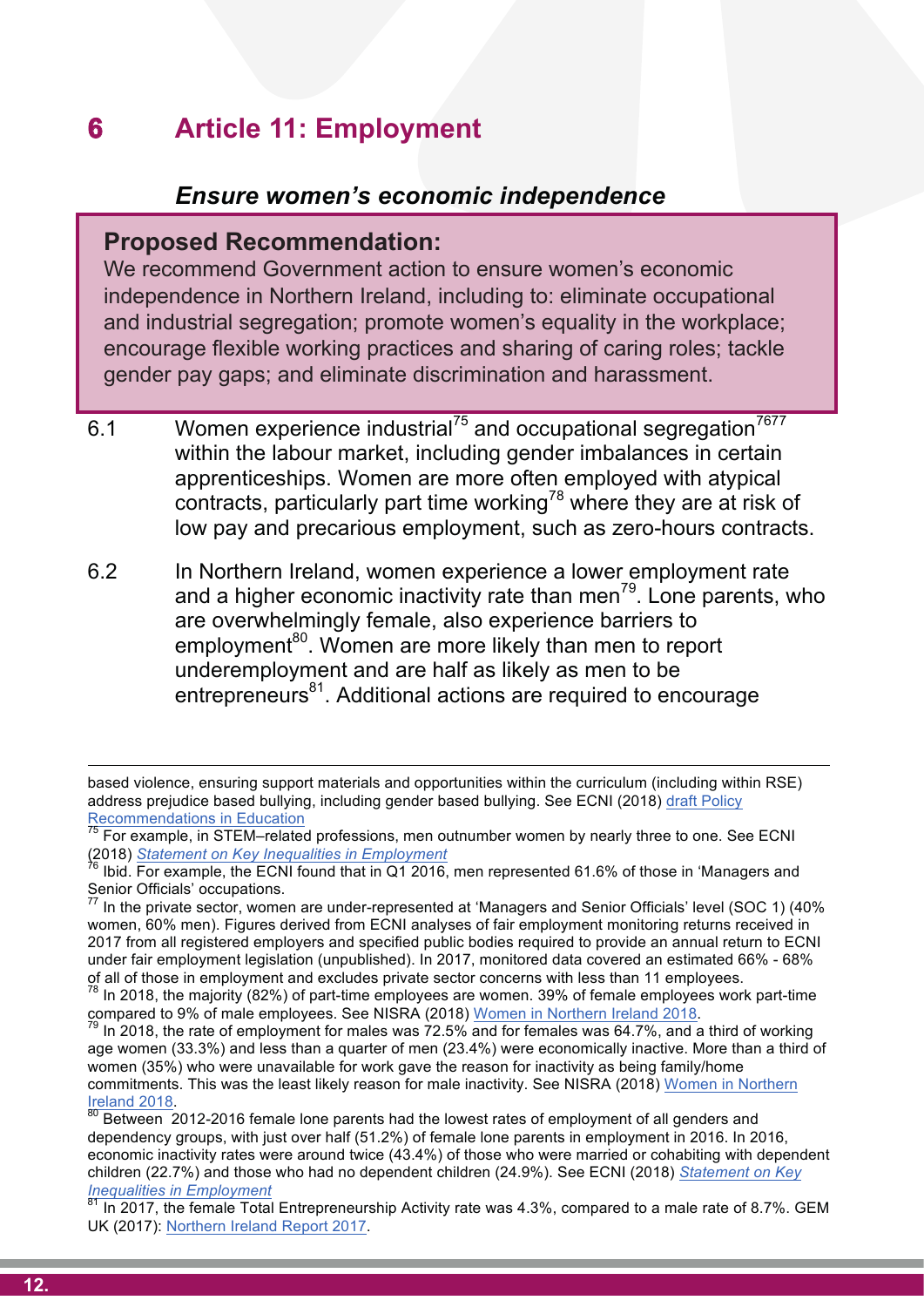flexible working practices and sharing of family roles across all sectors<sup>82</sup>. sectors<sup>82</sup>

- 6.3 In Northern Ireland, whilst discrete full time and part-time gender pay<br>gaps are in favour of women, the combined overall gender pay gap rayours ment to mere are genuer pay gaps in rayour or mention the<br>public and private sectors, and across many different industrial<br>sectors and occupational groups<sup>84</sup>. 6.3 In Northern Ireland, whilst discrete full time and part-time gender pay favours men<sup>83</sup>. There are gender pay gaps in favour of men in the public and private sectors, and across many different industrial sectors and occupational groups<sup>84</sup>.
	- 6.4 Women frequently experience sex discrimination and harassment in<br>the workplace<sup>85</sup>, including due to pregnancy / maternity and unequal pay: A commission investigation (2010) has inginighted experiences<br>of unfair treatment of pregnant workers and mothers in the the workplace<sup>85</sup>, including due to pregnancy / maternity and unequal pay. A Commission investigation (2016) has highlighted experiences workplace $86$ .

# *Carre affordable and accessible child care provision*

#### Proposed Recommendation: **Proposed Recommendation:**

**Proposed Recommendation:**<br>We recommend Government action to ensure appropriate, flexible, deced and the implementation of an effective full Childcare Strategy and action accessible and affordable childcare provision in Northern Ireland, including plan.

- 6.5 Commission research (2013) identified the lack of affordable and appropriate childcare provision and recommended the implementation of a Childcare Strategy<sup>87</sup>.
- 6.6 Whilst there has been an increase in the number of childcare places in Northern Ireland over the last decade, the cost of childcare

provisional) <u>NI ASHE.</u><br><sup>84</sup> In 2018, when <u>all</u> employees are considered there is a gender pay gap in favour of men in the public sector (-8.4%) and a significantly higher gender pay gap in favour of men in the private sector (-18.2%); see<br>NISRA\_ASHE (2018) (published Oct 2018, provisional). Table 13 (NI) 6a. Hourly Pay excluding overtime (public/ private sector). Further, as regards full time employees, women earn less than men on average in all<br>of the nine occupation groups and men earn 3.3% more than women in the Managers and senior officials occupation group, which is the highest paid group. See NISRA (published Oct 2018, provisional) NJ ASHE. NISRA ASHE (2018) (published Oct 2018, provisional), Table 13 (NI).6a, Hourly Pay excluding overtime of the nine occupation groups and men earn 3.3% more than women in the Managers and senior officials Almost a guarter of discrimination enguiries (24.8%) made to ECNI in 2017/18 related to sex

<sup>&</sup>lt;u>issues at the Executive level in Northern Ireland public sector organisations</u> which recommended actions to<br>develop a gender inclusive culture which promotes flexible working and work life balance at senior management levels in the N.I. public sector. See also HC Women and Equalities Committee (2016) <u>Gender</u><br>*Pav Gap* 2<sup>nd</sup> report of session 2015-2016. 82 See, for example, Ballantine, Banks, Haynes, Manochin, Wall, (2016) *An investigation of gender equality issues at the Executive level in Northern Ireland public sector organisations* which recommended actions to *Pay Gap* 2<sup>nd</sup> report of session 2015-2016.

<sup>&</sup>lt;sup>∞</sup> In 2018, there is a full time (+3.5%) and part-time (+6.2%) gender pay gap in favour of women. When <u>all</u><br>employees are considered, there is a gender pay gap in favour of men (-9.6%). NISRA (published Oct 2018, In 2018, there is a full time (+3.5%) and part-time (+6.2%) gender pay gap in favour of women. When all

discrimination. The vast majority (92%) related to employment; particularly pregnancy and maternity (26%) and harassment (18%). ECNI enquiries on sexual harassment in the workplace have risen by 31% (2012-<br>2017). See also recent sexual harassment cases resulting in settlements secured by ECNI.

<sup>&</sup>lt;sup>86</sup> See ECNI (2016) *Expecting Equality-Summary: A Formal Investigation into the treatment of pregnancy*<br>workers and mothers in Northern Ireland workplaces

**See ECNI (2015) response to the consultation on an Executive childcare strategy.**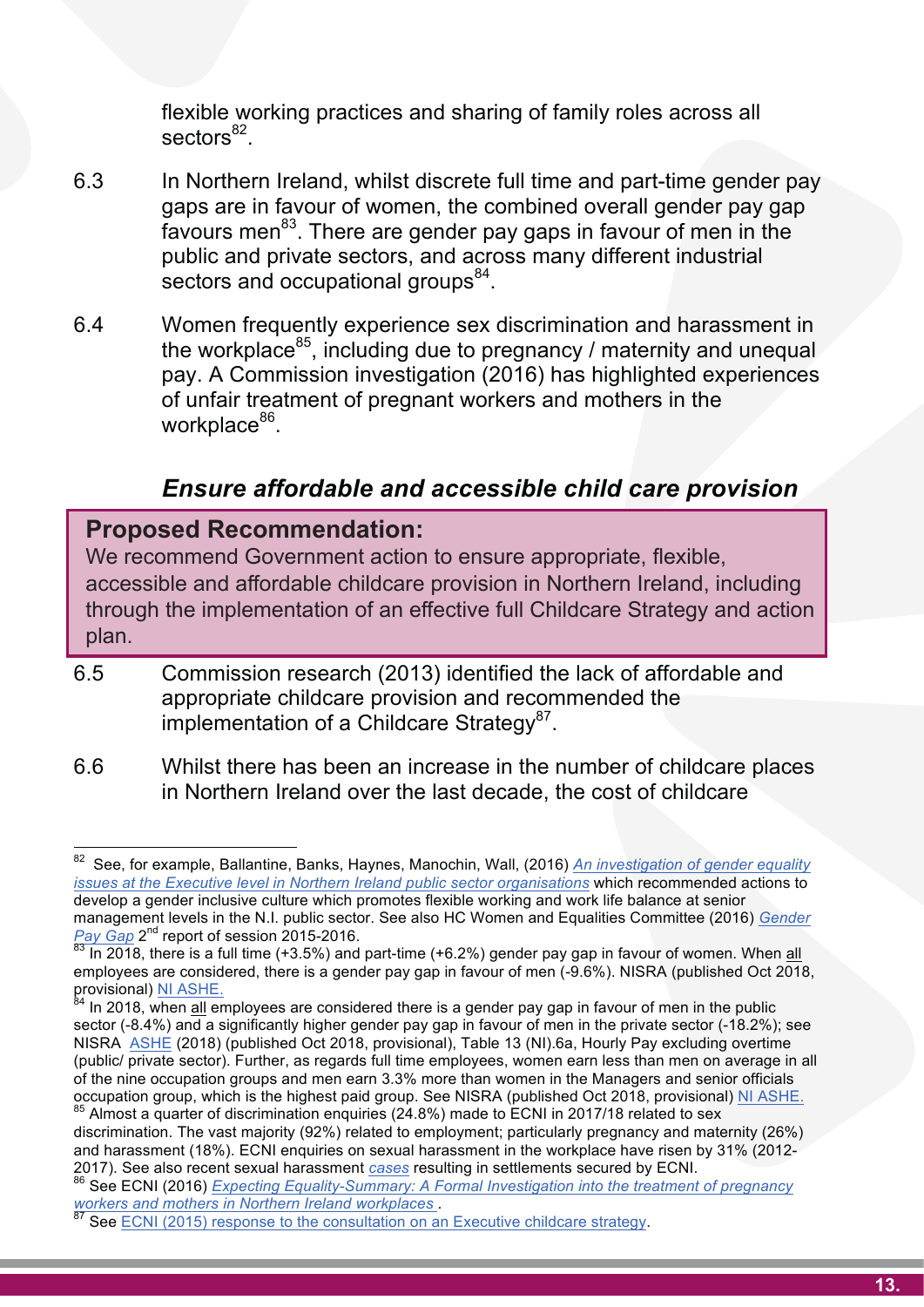remains high, and is higher than in other parts of the UK<sup>88</sup>. There<br>are barriers linked to the disproportionate share of caregiving by women, and gender stereotypes<sup>oo</sup>. Whilst actions have been taken<br>under the first phase of the Strategy (2013) to help address the<br>shortfall in childcare provision, to date a full Childcare Strategy has ernment consultation in 2015 <sup>90</sup>,<br>——————————————————— remains high, and is higher than in other parts of the  $UK^{88}$ . There women, and gender stereotypes<sup>89</sup>. Whilst actions have been taken under the first phase of the Strategy (2013) to help address the shortfall in childcare provision, to date a full Childcare Strategy has not been introduced, despite a government consultation in 2015<sup>90</sup>, and additional action is required $91$ .

#### **Action is required to tackle gender inequalities and stereotyping 7 Article 12: Health**

## **including through the curriculum, teacher training, subject choice,**  *Remove barriers to women accessing health care*  care care advices and proposed and proposed and proposed and proposed and proposed and proposed and proposed and <br>The policies of education and proposed and proposed and proposed and proposed and proposed and proposed and *services*

#### Proposed Recommendation: **Proposed Recommendation:**

**address the educations of the education**<br>We recommend Government action to remove barriers experienced by<br>women in Northern Ireland in accessing health care services including minicha Covernment action to remove barners experienced by women in Northern Ireland in accessing health care services, including<br>women in Northern Ireland in accessing health care services, including a full public consultation on abortion law. A full public consultation on abortion law. We recommend Government action to remove barriers experienced by reproductive health care services. We recommend Government conducts

7.1 Women, including women with multiple identities, experience barriers to healthcare, including reproductive healthcare. Research (2012) identified barriers for disabled women in accessing sexual health and maternity services $92$ . Lesbian and bisexual women, and trans women, experience barriers to accessing health services<sup>9394</sup>. A RQIA report (2017) has recommended action to improve services for women who experience perinatal mental health services<sup>95</sup>.

 $\frac{1}{100}$ <br><sup>88</sup> Ibid. In 2013 childcare in Northern Ireland cost nearly half (44%) the average income, compared to 33% in 40 % of average household income). See Employers For Childcare NI Childcare Cost survey 2017 with children aged 3/4 years for up to 38 weeks. See draft  $PfG$  Delivery plan (2017) for Indicators 17,32, 33. GB. In 2017, the average cost of a full-time childcare place in Northern Ireland was £168 per week (almost <sup>89</sup> See McQuaid, R., Graham, H. and Shapira, M (2013) Child Care: Maximising the Participation of Women.<br><sup>90</sup> In 2015, the former OFMDFM carried out a consultation on a draft Executive Childcare Strategy.<br><sup>91</sup> There is a In 2017, in England, unlike in Northern Ireland, measures have been introduced to increase the provision of childcare, namely 30 hours free childcare for eligible families for parents of children aged 3/4 years old.

training for health service staff. See Harper, C., McClenahan, S., Byrne, B. and Russell, H. (2012): *Disability* 92 Barriers include a lack of information and accessibility, and the research also recommended awareness *programmes and policies: How does Northern Ireland measure up? Monitoring Implementation (public policy and programmes) of the UNCRPD in Northern Ireland*', p. 60 ECNI. See also ECNI (June 2013): Review of the Formal Investigation into the Accessibility of Health Information for People with a Learning Disability in<br>Northern Ireland

 $\frac{93}{93}$  See Queiry M (2007) A Review of the impact of discrimination and social exclusion on lesbian and bisexual women's health in Northern Ireland.

bisexual *its increase realty in term in the manufulum* in Northern Ireland. 94 See R.McBride (2011) Institute for Conflict Research *Healthcare Issues for Transgender People living in Northern Ireland* which found that a lack of awareness and understanding among healthcare professionals.<br><sup>95</sup> See RQIA (2017) Review of Perinatal Mental Health Services in Northern Ireland.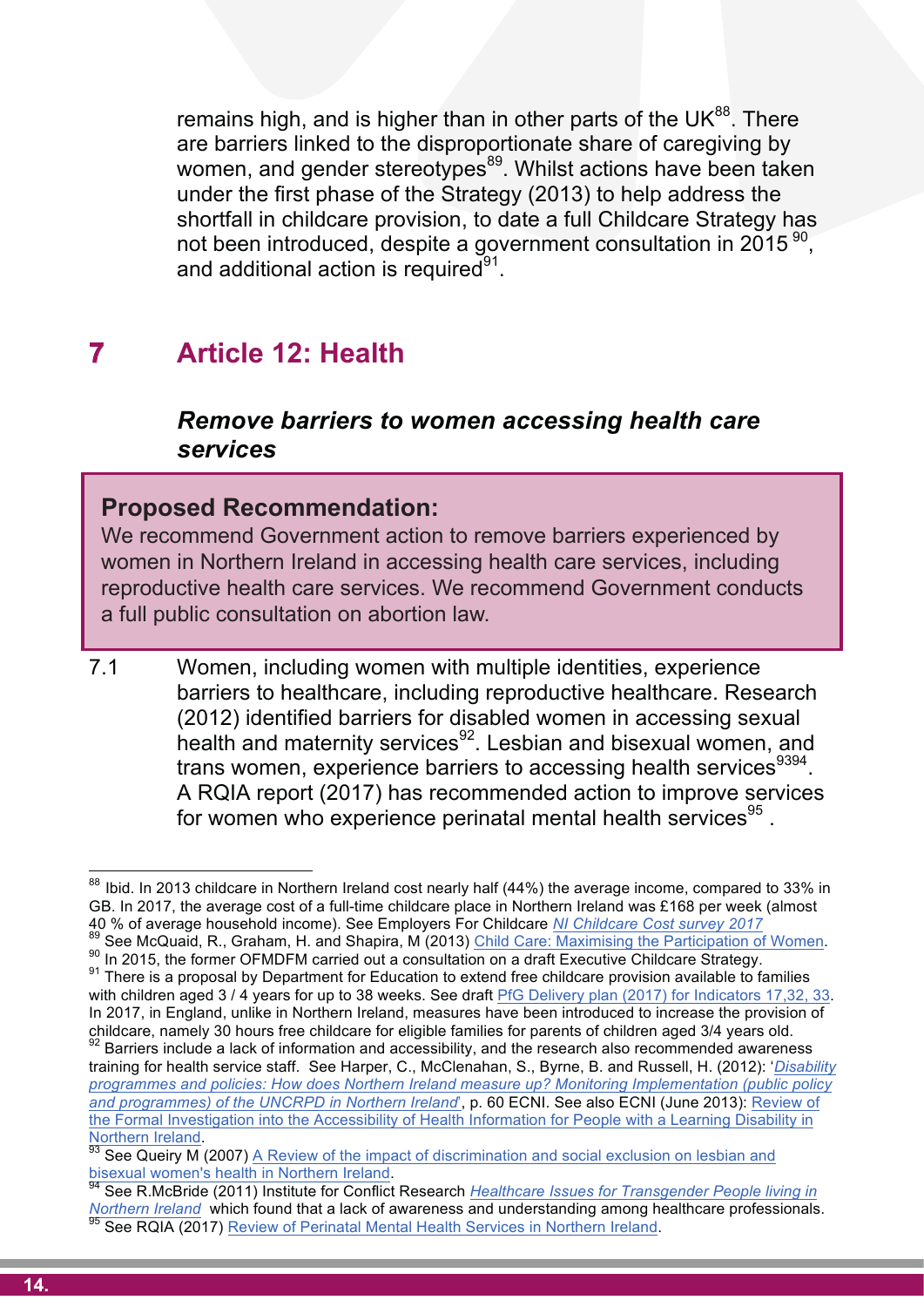- <sup>7.2</sup> The CEDAW Committee's Inquiry (2018) into abortion law in<br>Northern Ireland found that the UK was responsible for grave and **care advice training and training and training and training and and already**<br>Departmental working group in Northern Ireland had already<br>recommended a change to Northern Ireland's laws to allow abortion in cases of fatal foetal abnormality<sup>so</sup>, and the Supreme Court has<br>highlighted the incompatibility of Northern Ireland abortion laws with 7.2 The CEDAW Committee's Inquiry (2018) into abortion law in systematic violations of rights under CEDAW. In 2016, an inter-Departmental working group in Northern Ireland had already recommended a change to Northern Ireland's laws to allow abortion in cases of fatal foetal abnormality<sup>96</sup>, and the Supreme Court has human rights $97$ .
	- 7.3 The 2018 UK Response to the CEDAW LoI highlights that *"At*<br> *Act a respont boughts* is declaration of incompatibility has been made by the courts for consideration or response by the UK Government<br>or a restored government in Northern Ireland", and that abortion is a *present, however, no declaration of incompatibility has been made by the courts for consideration or response by the UK Government*  devolved matter.
	- 7.4 There is a clear need for urgent Government action and response<sup>98</sup>. **address the education on abortion law.**<br>The education of boys; and challenge generation of boys; and challenge generation of boys; and challenge generation of the education of the education of the education of the educati We continue to call<sup>99</sup> for Government to undertake a full public consultation on abortion law.

<sup>96</sup> See DOJ/DOH working group on fatal foetal abnormality (2016), Report of the working group on fatal foetal

abnormality.<br><sup>97</sup> Following a judicial review application by the NI Human Rights Commission (NIHRC), a majority of judges<br>1. It is a life of the second in the decision of 7 km a 2012, accordant that the strategies about th incompatible with Article 8 (right to respect for private and family life) of the European Convention on Human further information see also NIHRC's Statement on Court decision (7 June 2018) of the UK Supreme Court, in its decision of 7 June 2018, concluded that abortion law in Northern Ireland was Rights; though the Court also held it did not have the jurisdiction to make a declaration of incompatibility. For

If way 2010 a <u>Telefendmin in field of supported repeat (by 00.4% to 35.0% of the vote)</u> of the Lighth Amendment of the Irish Constitution and reform of their abortion law. Since then there have been further *Gails for the Feloriti of abortion law in Northern Heland, for example see - <u>Http://www.bbc.co.uk/Hews/uk-</u><br>44266135*  $98$  In May 2018 a referendum in Ireland supported repeal (by 66.4% to 33.6% of the vote) of the Eighth calls for the reform of abortion law in Northern Ireland, for example see - http://www.bbc.co.uk/news/uk-

<sup>44266135&</sup>lt;br><sup>99</sup> ECNI called for a full public consultation on abortion law in 2013 in its <u>CEDAW shadow report. I</u>n 2015, in<br>response to the DOJ consultation. *The Criminal Law on Abortion: lethal foetal abnormality and sexu* response to the DOJ consultation, *The Criminal Law on Abortion: lethal foetal abnormality and sexual crime,* ECNI agreed that there was a pressing need to *consider* a change to the criminal law on abortion to provide for lawful termination of pregnancy as an option for women in certain limited and clearly defined circumstances, including on the ground of lethal foetal abnormality, where such changes are considered compatible with human rights law. We also supported the Department's proposal to *consider* whether or not to make provision for abortion in the case of pregnancy resulting from sexual crime, and how, in the event of changes to the criminal law relating to abortion, a right of conscientious objection might be included. ECNI *Response to DOJ consultation on abortion* 2015.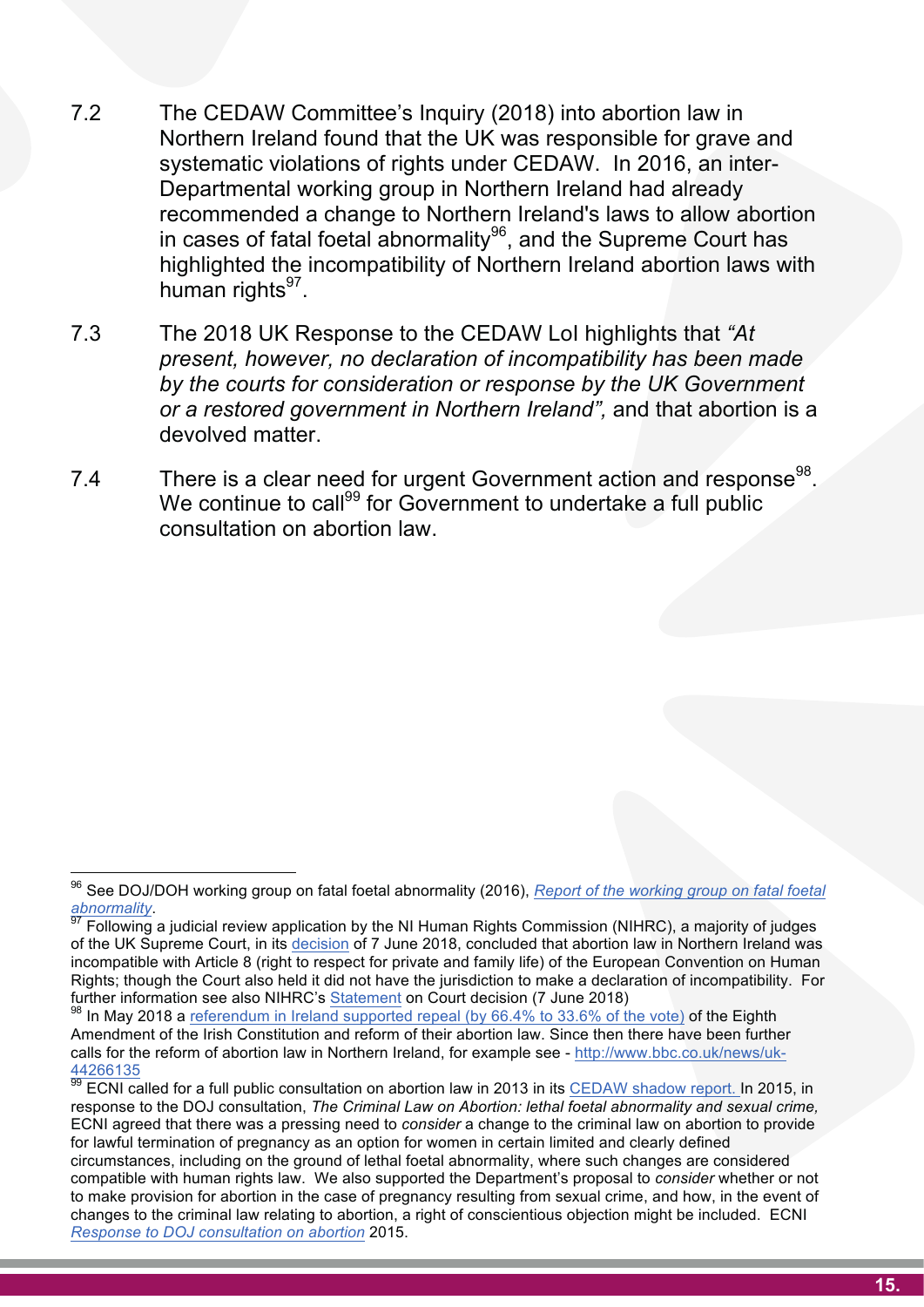#### **8** Article 13: Social and Economic Life **8 Article 13: Social and Economic Life**

# **careform** *Mitigate adverse gender impacts of welfare reform*

#### Proposed Recommendation: **Proposed Recommendation:**

rluding through their relevant<br>itor any adverse impacts of **Action is required to the steampton integrate and steamers inversal credit, the closure of the childcare voucher scheme,** We recommend action by Government, including through their We recommend action by Government, including through their relevant Departments, to identify, mitigate and monitor any adverse impacts of welfare reform on women, for example any associated with the household payment of universal credit, the closure of the childcare voucher scheme, or payment requirements under the childcare element of universal credit.

- **including the current curriculum of the curriculum of the curriculum of the curriculum of the curriculum of the** <br>8.1 Women typically depend more on non-employment income than benefit directly to women in their 'caring for dependents role' was an<br>important reform introduced in the 1970's, with Child Benefit usually men, due to the gendered nature of caring roles. The payment of benefit directly to women in their 'caring for dependents role' was an being paid to the child's mother<sup>100</sup>.
- being paid to the child stributer.<br>8.2 Significant changes to welfare reform are being introduced in Northern Ireland on a phased basis<sup>101</sup>. Whilst some overall mitigation measures have been introduced in Northern Ireland<sup>102</sup>, these are of a temporary nature, and we remain concernedthat the payment arrangements for Universal Credit will negatively impact on women's financial independence. In 2013 the CEDAW Committee highlighted concerns that payment arrangements for Universal Credit poses risks of financial abuse for women.
	- 8.3 We note the option within Universal Credit for Alternative Payment Arrangements<sup>103</sup>, whereby in 'very exceptional circumstances' payments of Universal Credit can be *"split into 2 bank accounts instead of one (couples only)".*
- 8.4 However, we remain concerned that following any joint claim and assessment, paying Universal Credit by default into a *single* bank

women or the proposed nousehold payment arrangements had not been identified nor acted upon - see<br>ECNI (2011) Response to DSD consultation on Welfare Reform Bill (NI) 2011 EQIA and ECNI (2012) <sup>100</sup> Prior to the introduction of Universal Credit, ECNI raised concerns that the potential negative impact on women of the proposed household payment arrangements had not been identified nor acted upon - see Welfare Reform Bill (Northern Ireland) Submission to the Ad Hoc Committee on Conformity with Equality<br>Requirements<br><sup>101</sup> The Welfare Reform (N) Order 0015 is the unit of the United States on the United States on the United

The <u>Welfare Reform (NT) Order 2015</u> is being implemented on a phased basis in NT. The welfare reform<br>measures are broadly similar to the measures passed into law in Great Britain. See also <u>NI (Welfare Reform)</u> The Welfare Reform (NI) Order 2015 is being implemented on a phased basis in NI. The welfare reform

Act 2015.<br>102 In 2016 a series of time-bound 'mitigation' for some people measures were agreed by the Executive, with<br>102 In 2016 a series of time-bound 'mitigation' for some people measures were agreed by the Executive, w additional budget provision for these measures allocated to March 2020. Measures include supplementary payments for those who will be adversely affected by the reforms, including carers and lone parents; for example, payments to mitigate the impact of the benefit cap on households with children, and the loss of carer payments as a result of PIP assessment; and a Discretionary Support Scheme to provide short term<br>financial support in crisis situations. See Evason E, (2016) Welfare reform working group mitigations Report

<sup>&</sup>lt;sup>103</sup> DWP (2018) Personal Budgeting Support and Alternative Payment Arrangements: Guidance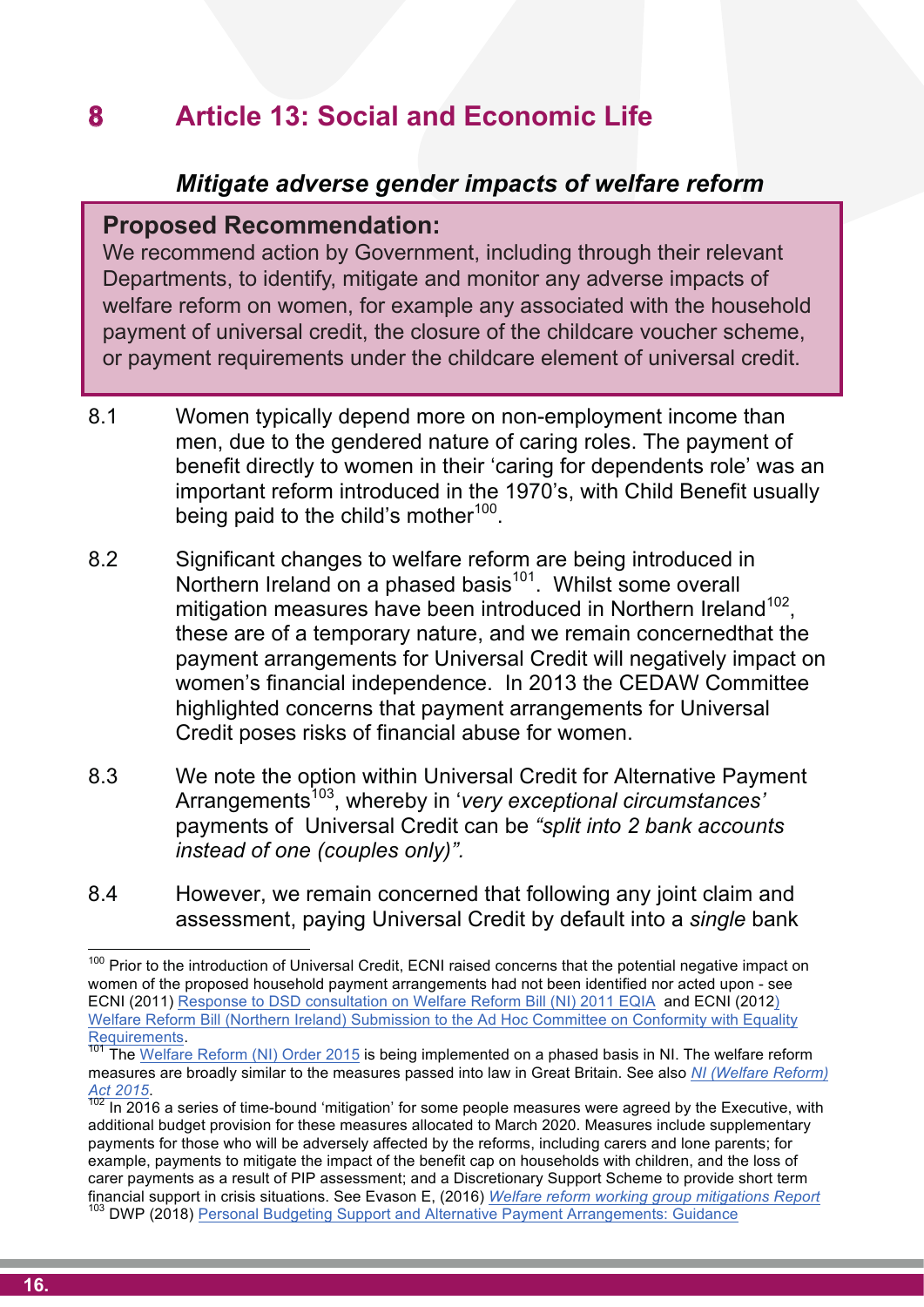account chosen by the claimant(s), may in some instances leave<br>women without direct income and family members potentially without access to funds, until evidence of any very exceptional<br>circumstances' has been produced, assessed and proven<sup>104</sup>.<br>Further consideration should be given to the default payment of Universal Credit to the primary carer, usually the mother; a<br>recommendation echoed by a 2018 UK Work and Pensions<br>Committee Inquiry<sup>105106</sup> account chosen by the claimant(s), may in some instances leave without access to funds, until evidence of any 'very exceptional circumstances' has been produced, assessed and proven<sup>104</sup>. Further consideration should be given to the default payment of Universal Credit to the primary carer, usually the mother; a recommendation echoed by a 2018 UK Work and Pensions Committee Inquiry<sup>105106</sup>.

8.5 Further, a UK Parliamentary Committee Inquiry has raised concerns<br> **Regarding the impact on supporting low paid parents into work of** payment requirements under the childcare element of Universal<br>Credit<sup>107</sup>, as well as the impact of the closure of the childcare regarding the impact on supporting low paid parents into work of payment requirements under the childcare element of Universal voucher scheme<sup>108</sup>

#### **careers advice and the policies and practices of educational bodies;**  *Remove barriers to women accessing social protection*

#### Proposed Recommendation: **Proposed Recommendation:**

**Proposed Recommendation:**<br>We recommend Government action to improve access to social protection. mcluding for those (maility fillionly ethnic women) subjected to domestic<br>violence with no recourse to public funds. We recommend Government action to improve access to social We recommend Government action to improve access to social protection, including for those (mainly minority ethnic women) subjected to domestic

> 8.6 Some minority ethnic people who are not from the UK and with insecure immigration status have 'no recourse to public funds'; namely they cannot claim benefit or use services paid for by public funds.

 <sup>104</sup> See footnote above quoting from DWP (2018) *Personal Budgeting Support and Alternative Payment Arrangements: Guidance.*<br><sup>105</sup> The Work and Pensions Committee Inquiry (2018) has recommended that where claimants have

dependent children, the entire Universal Credit payment should be made to the main carer by default. See,<br>House of Commons Work and Pensions Committee (2018) Inquiry. Universal credit and domestic abuse: House of Commons Work and Pensions Committee (2018) Inquiry, Universal credit and domestic abuse:<br>Government response to the Committee's Seventeenth Report.

Government response to the Committee's Seventeenth Report.<br><sup>106</sup> The UK Government has recently indicated its commitment to ensuring that household payments under Universal Credit go directly to the main carer. See <u>speech</u> by Amber Rudd MP, Work and Pensions<br>Secretary, on 11 January 2019 (accessed on 11 January 2019)

Secretary, on 11 January 2019 (accessed on 11 January 2019).<br><sup>107</sup> A Treasury Committee Childcare Inquiry stated that 'the childcare element of Universal Credit plays a<br>crucial role in supporting the lowest-paid parents in costs up front, before seeking reimbursement later, is a fundamental design flaw that undermines this<br>objective, and should be rectified as a matter of urgency'. In its Pesnonse, the LIK Government has recognised that some childcare providers require payment in advance and that for UC claimants starting<br>work or increasing their bours, some may boug difficulty in poving. See Treasury Committee (2018) crucial role in supporting the lowest-paid parents into work. But requiring parents to pay for their childcare objective, and should be rectified as a matter of urgency'. In its Response, the UK Government has work or increasing their hours, some may have difficulty in paying. See Treasury Committee (2018)<br>Childcare Inquiry.<br><sup>108</sup> The childcare veugher scheme was closed to new englisents across the UK in Ostober 2018. To

Childcare Inquiry.<br><sup>108</sup> The childcare voucher scheme was closed to new applicants across the UK in October 2018. Tax-Free Childcare (TFC) was introduced to childcare vouchers. A Treasury Committee Childcare Inquiry has found that some families will be worse-off under TFC than they would have been with childcare vouchers. It has indicated that it has not been confirmed whether any impact assessments have been conducted to confirm the extent to which low-income households will be affected by the closure of the childcare vouchers scheme. The UK Government has committed to carry out a post-implementation review of TFC two years after it was implemented. Ibid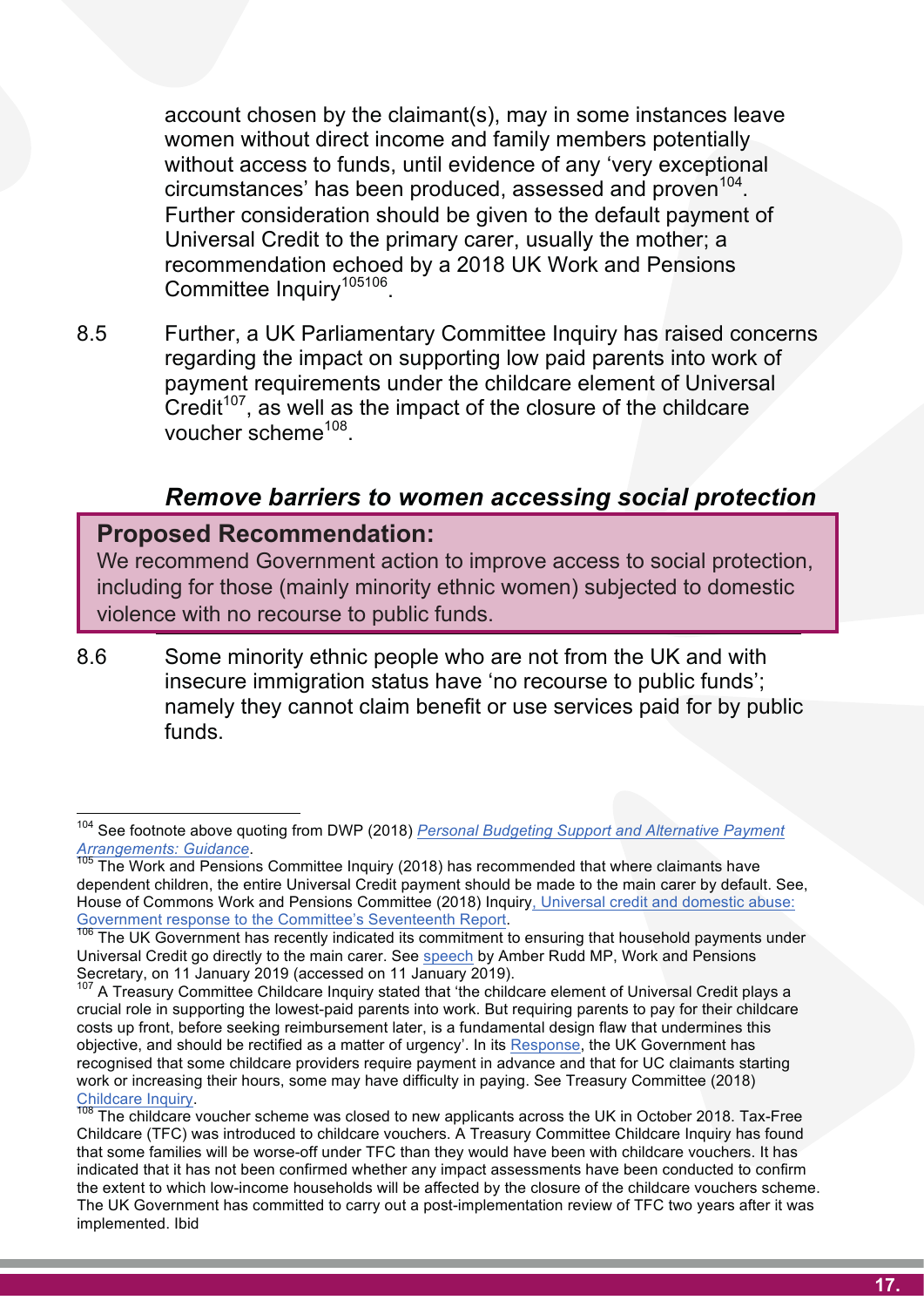8.7 Therefore, victims of domestic and sexual violence, mainly minority<br>ethnic women, can be left financially dependent on their abuser, **careers advice, teacher training and key policies; address the**  8.7 Therefore, victims of domestic and sexual violence, mainly minority whether partner, other family member, employer or trafficker<sup>109</sup>.

#### *Protect women with smaller pension provision*

#### Proposed Recommendation: **Proposed Recommendation:**

**under-attainment of boys; and the bullying of bullying. Action is required to tack the contract of the step of the step of the step of the step of the step of the step of the step of the step of the step of the step of the step of the step of the step of the step of the step o** We recommend Government action to protect women in We recommend Government action to protect women in Northern Ireland with smaller pension provision.

- pensions and, if they have them, more likely to receive lower<br>payments than men because of broken careers to allow for caring 8.8 Older women are less likely to have occupational and private pensions and, if they have them, more likely to receive lower duties.
- 8.9 Research has highlighted that women in low-paid, temporary work contributions. Further, some women will be worse off following the introduction of the flat rate pension<sup>110</sup>. lose out most because they often cannot afford to make pension introduction of the flat rate pension<sup>110</sup>.

 $109$  The Joint Committee on Human Rights has raised concerns about service provision for victims of domestic violence with insecure immigration status, asylum seekers or refugees. See Joint Committee on HR, (2015) Violence Against Women and Girls, 6<sup>th</sup> Report of Session 2014/15

<sup>&</sup>lt;sup>110</sup> Concerns have been raised that some women born in the 1950s have been particularly negatively impacted as a result of the State Pension age increases. See House of Commons Briefing paper, March 2016, State Pension Age Increases for Women Born in the 1950s. On 30 November 2017, the House of Commons approved a motion calling on the Government to improve transitional arrangements for women affected (HC Deb 29 November 2017, c410).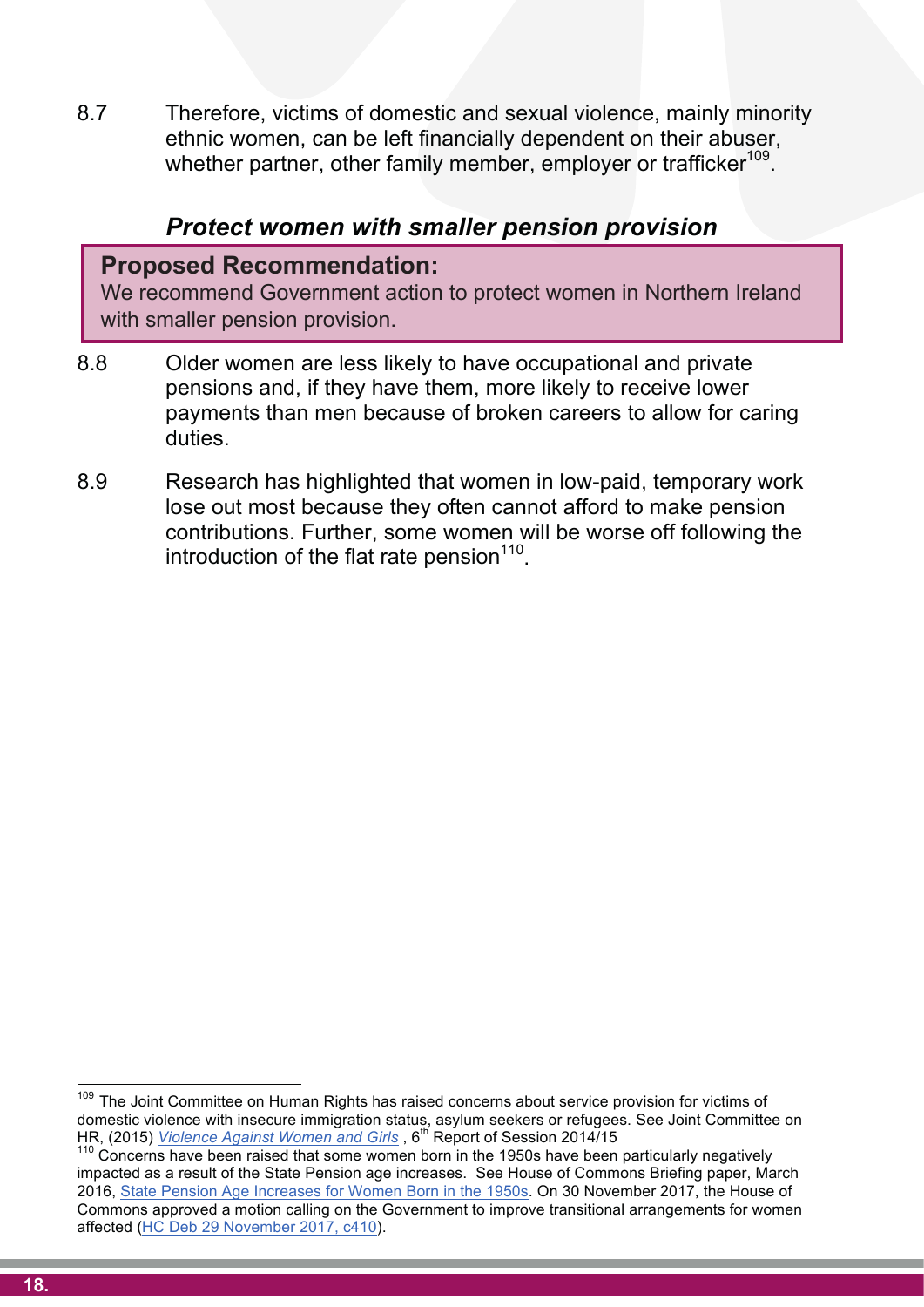# **EXECURIE MINISTER MINISTER MAINSTERN MINISTERS Annex 1: Summary of Proposed Recommendations**

We propose that the UN Committee raises the following recommendations<br>with the UK State Party, as regards actions to promote women's equality in We propose that the UN Committee raises the following recommendations Northern Ireland:

## **Articles 1-4; Article 15: Tackling discrimination; advancing gender equality; legislation.**

- We recommend Government takes action in Northern Ireland to<br>strengthen institutional mechanisms for gender equality (including to develop an enective strategic hamework and detion plan, strengthen<br>national machineries; ensure gender mainstreaming and the taking of<br>positive action, where appropriate: mainstream women's equality across the Programme for Government (PTG) and associated delivery<br>plans and indicators; and improve the collection of gender strengthen institutional mechanisms for gender equality (including to develop an effective strategic framework and action plan; strengthen national machineries; ensure gender mainstreaming and the taking of positive action, where appropriate; mainstream women's equality across the Programme for Government (PfG) and associated delivery disaggregated data).
- We recommend Government ensures there are no negative impacts<br>on women's equality as a result of the UK exiting the EU, including via keep pace with future EU equality rights; to ensure effective<br>engagement with women during the Brexit process; and to mitigate § We recommend Government ensures there are no negative impacts an enforceable commitment to non-regression of equality rights and to keep pace with future EU equality rights; to ensure effective any potential impact of the loss of EU funding.
	- We recommend Government address the legislative gaps in equality protection for women in Northern Ireland including, but not limited to, gaps that exist between Northern Ireland and Great Britain, as set out in the Commission's gender law reform recommendations.
	- We recommend the urgent introduction of gender pay gap reporting requirements and a Gender Pay Strategy and Action Plan in Northern Ireland.
- impact of genucr-based violence on women in Northem incland,<br>including through the delivery of effective strategies. ■ We recommend Government action to tackle the nature and specific impact of gender-based violence on women in Northern Ireland,
	- **•** We recommend that the UK Government takes all necessary measures, including in Northern Ireland, to comply with the Istanbul<br>Convention, so as to enable it's prompt ratification Convention, so as to enable it's prompt ratification.
- We recommend Government action to address inequalities and barriers faced by women with multiple identities in Northern Ireland.

#### **Crasping Transferiences of General Article 5: Roles and Stereotyping in Northern And Transferiences of General Article 5: Northern** *See McBride, R S. (2013)***. 5**

- We recommend Government action in Northern Ireland to challenge gender stereotypes, including in relation to education, work, the media, and wider society.
- We recommend Government action to tackle the objectification and degradation of women, including in the media, in Northern Ireland.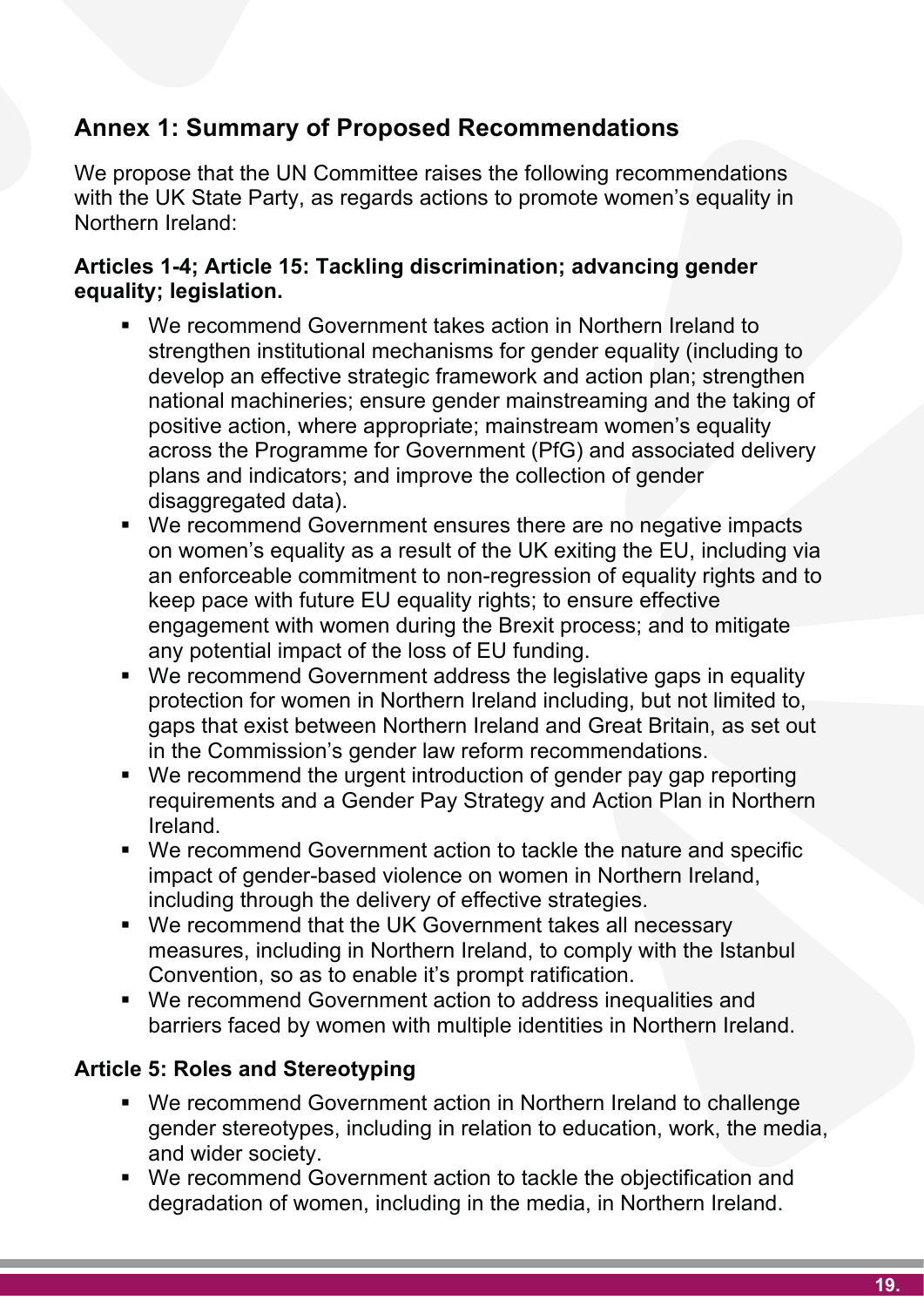## **: Ensure gender mainstreaming via the curriculum, EDUCATION Article 7: Political and Public Life**

- **care advices an extending and the** *Covernment* **action to ensure it achieves published<br>targets for gender equality in public appointments including through** ions of the Commissioner for<br>and.<br>poluding.via.any.temperary ■ We recommend Government action to ensure it achieves published targets for gender equality in public appointments, including through implementing the 2014 recommendations of the Commissioner for Public Appointments for Northern Ireland.
	- special measures, to overcome key barriers to women´s participation<br>in political life, economic decision making, and peace building in aspects of UNSCR 1325 which it considers "are relevant to all states".<br>. ■ We recommend Government action, including via any temporary special measures, to overcome key barriers to women's participation Northern Ireland; including to implement in Northern Ireland the

#### **Article 10: Education**

**care 10: Education<br>We recommend Government action to tackle inequalities and procommend Government action to tackle inequalities and address the educational under-attainment of boys; and challenge gender**  Ireland in all stages of education and vocational training (including ■ We recommend Government action to tackle inequalities and challenge gender stereotypes experienced by women in Northern through the curriculum, subject choice, careers advice, and teacher training; ensure gender mainstreaming in educational bodies; remove barriers to non-traditional career paths for girls, including in STEM subjects; and to eliminate gender based bullying).

#### **Article 11: Employment**

- We recommend Government action to ensure women's economic independence in Northern Ireland, including to: eliminate occupational and industrial segregation; promote women's equality in the workplace; encourage flexible working practices and sharing of caring roles; tackle gender pay gaps; and eliminate discrimination and harassment.
- We recommend Government action to ensure appropriate, flexible, accessible and affordable childcare provision in Northern Ireland,<br>in shall was the such the insulance at the set of see offective full Objidence. including through the implementation of an effective full Childcare Strategy and action plan.

#### *Letting Children be Children, Report of an Independent Review of the Commercialisation and sexualisation of childhood* Bailey, R (2011) 3 **Article 12: Health**

- wo recommend Government detter to remove barriere experienced by<br>women in Northern Ireland in accessing health care services, including ■ We recommend Government action to remove barriers experienced by reproductive health care services.
	- We recommend Government conducts a full public consultation on abortion law.

 $\mathcal{S} = \{ \mathcal{S} \mid \mathcal{S} \in \mathcal{S} \mid \mathcal{S} \neq \emptyset \}$  then the including through their states of their states of their states of their states of their states of their states of their states of their states of their states of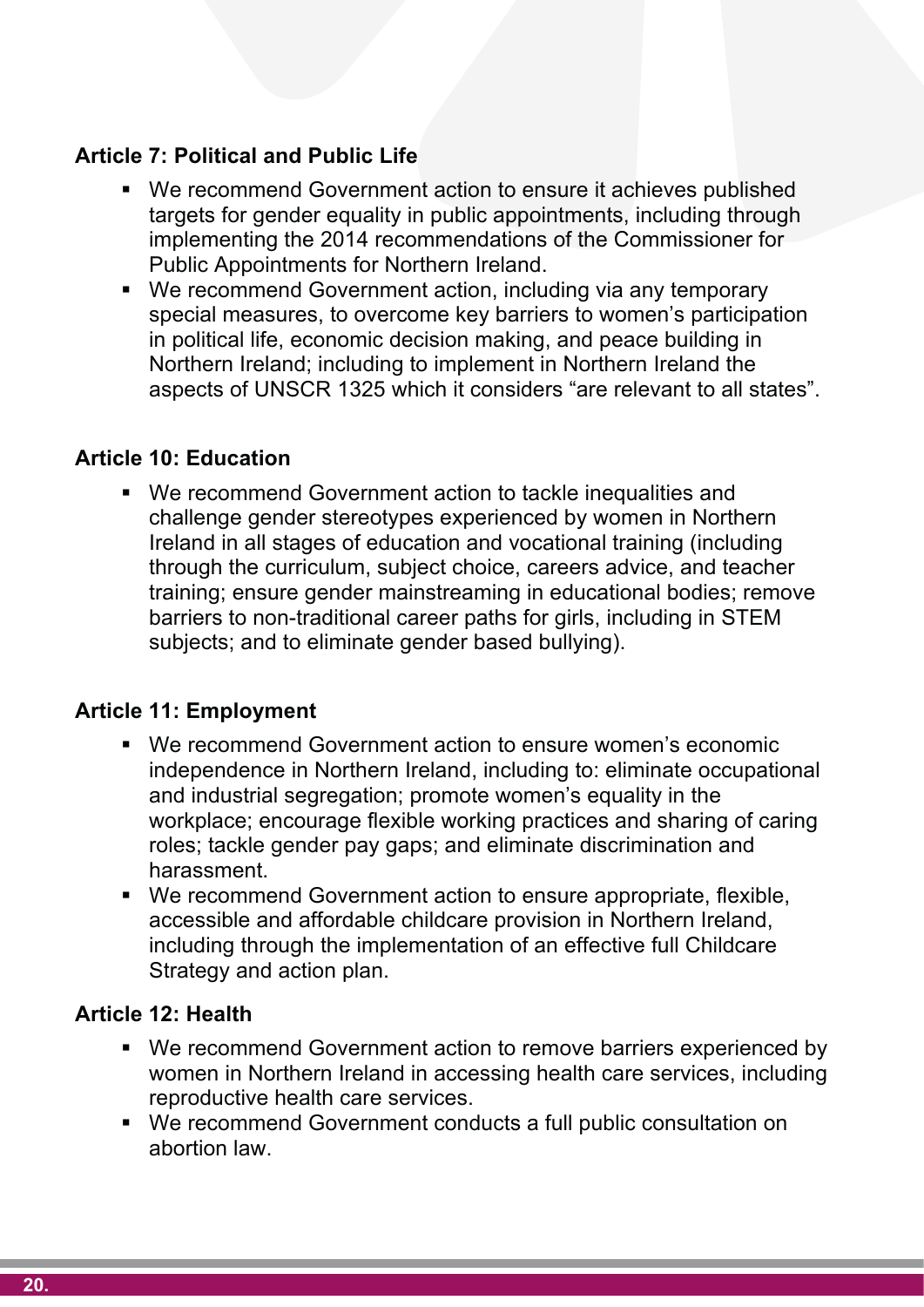#### **EXERCISE 2018 21: Ensure general manufacturer manufacturer manufacturer manufacturer manufacturer manufacturer manufacturer manufacturer manufacturer manufacturer manufacturer manufacturer manufacturer manufacturer manufa Article 13: Social and Economic Life**

- **care is a comment and action by Government, including unough their**<br>relevant Departments, to identify, mitigate and monitor any adverse<br>impacts of welfare reform on women, for example any associated with the *household* payment of universal credit, the closure of the childcare<br>voucher scheme, or payment requirements under the childcare<br>element of universal credit impacts of welfare reform on women, for example any associated with the *household* payment of universal credit, the closure of the childcare voucher scheme, or payment requirements under the childcare element of universal credit. ■ We recommend action by Government, including through their relevant Departments, to identify, mitigate and monitor any adverse
	- **Action is required to tackle gender inequalities and stereotyping**  protection, including for those (mainly minority ethnic women) We recommend Government action to improve access to social subjected to domestic violence with no recourse to public funds.
	- We recommend Government action to protect women in Northern<br>Ireland with smaller pension provision. Ireland with smaller pension provision.